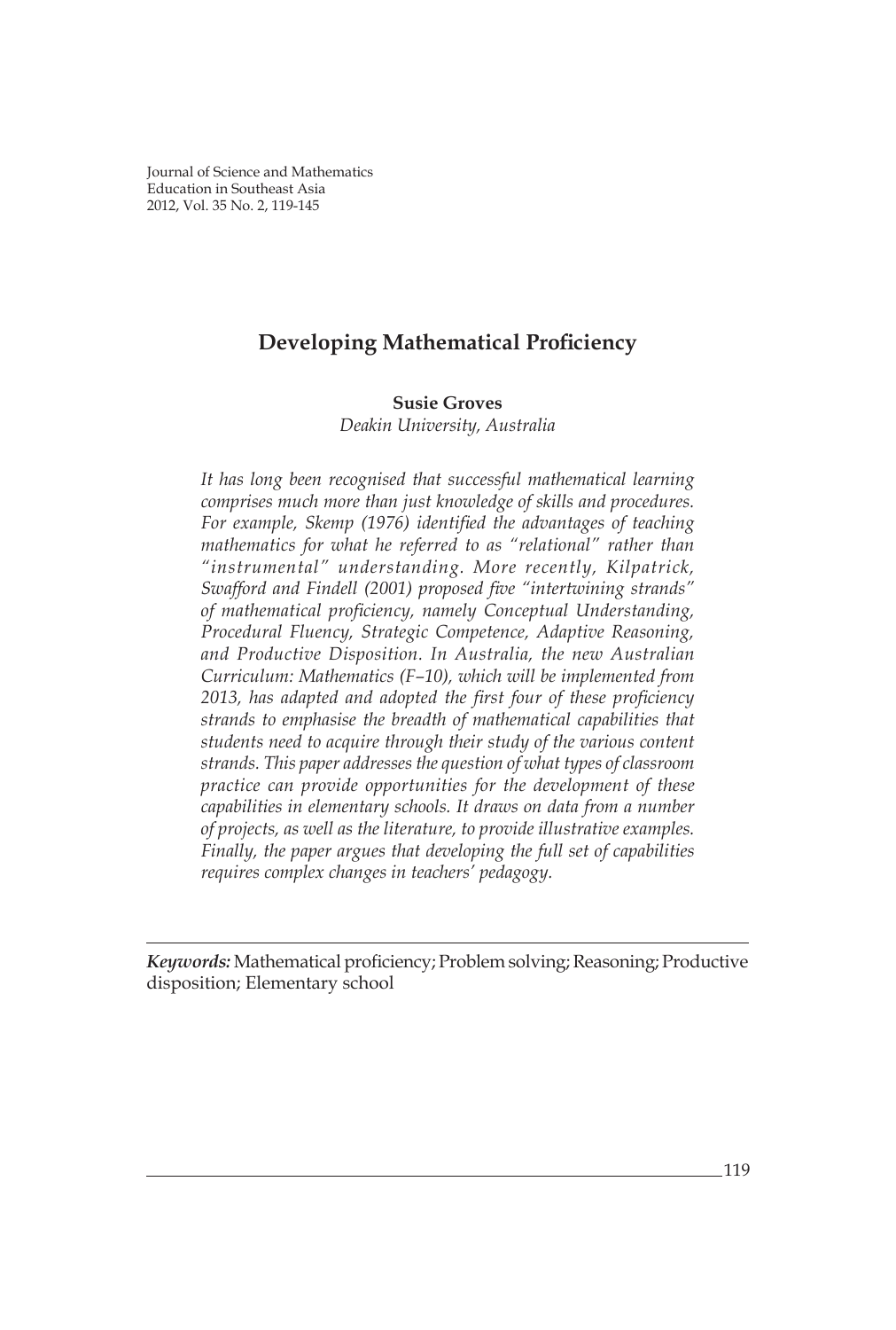# **Introduction**

The purpose of mathematics … goes far beyond the establishment of mechanical skills. The ideas, principles, generalisations, and relationships which are taught, *as well as the skills,* are intended for purposes outside themselves and for use in situations quite unlike those in which they are learned. … In a word, we strive to teach understandings. (Brownell, 2007, p. 30)

It has long been recognised that successful mathematical learning comprises much more than just knowledge of skills and procedures. As early as 1944, in an article entitled *The progressive nature of learning mathematics*, the noted American mathematics educator William A. Brownell argued that teaching mathematics from a behaviourist perspective results, at best, in "pseudolearning, memorisation, and superficial, empty verbalisation" (Brownell, 2007, p. 29). Brownell's argument was reprinted as one of two articles from the 1940s in the *100 Years of Mathematics Teacher* special issue of the *Mathematics Teacher* in 2007, where it is stated that "readers may be surprised at the modern ideas expressed by Brownell more than sixty years ago and will find numerous parallels to current discussions about conceptual understanding, problem solving, and the provision of quality mathematics education for all students" (p. 26).

Skemp (1976) identified the advantages of teaching mathematics for what he referred to as *relational* rather than *instrumental* understanding. Skemp argued that, while instrumental understanding may have short-term benefits, such as taking less time to learn skills and procedures, relational understanding is more adaptable to new tasks, is easier to understand, and is an appropriate goal in itself. He further contrasts instrumental and relational understanding, likening the former to providing learners with a series of steps to achieve certain goals, while the latter allows learners to build their own mental maps or schema, which, in principle, enable them to find their own paths to achieve a variety of mathematical goals.

More recently, Kilpatrick, Swafford and Findell (2001) proposed five "intertwining strands" of mathematical proficiency, namely:

- *• Conceptual Understanding*  comprehension of mathematical concepts, operations and relations;
- *• Procedural Fluency* skill in carrying out procedures flexibly, accurately, efficiently and appropriately;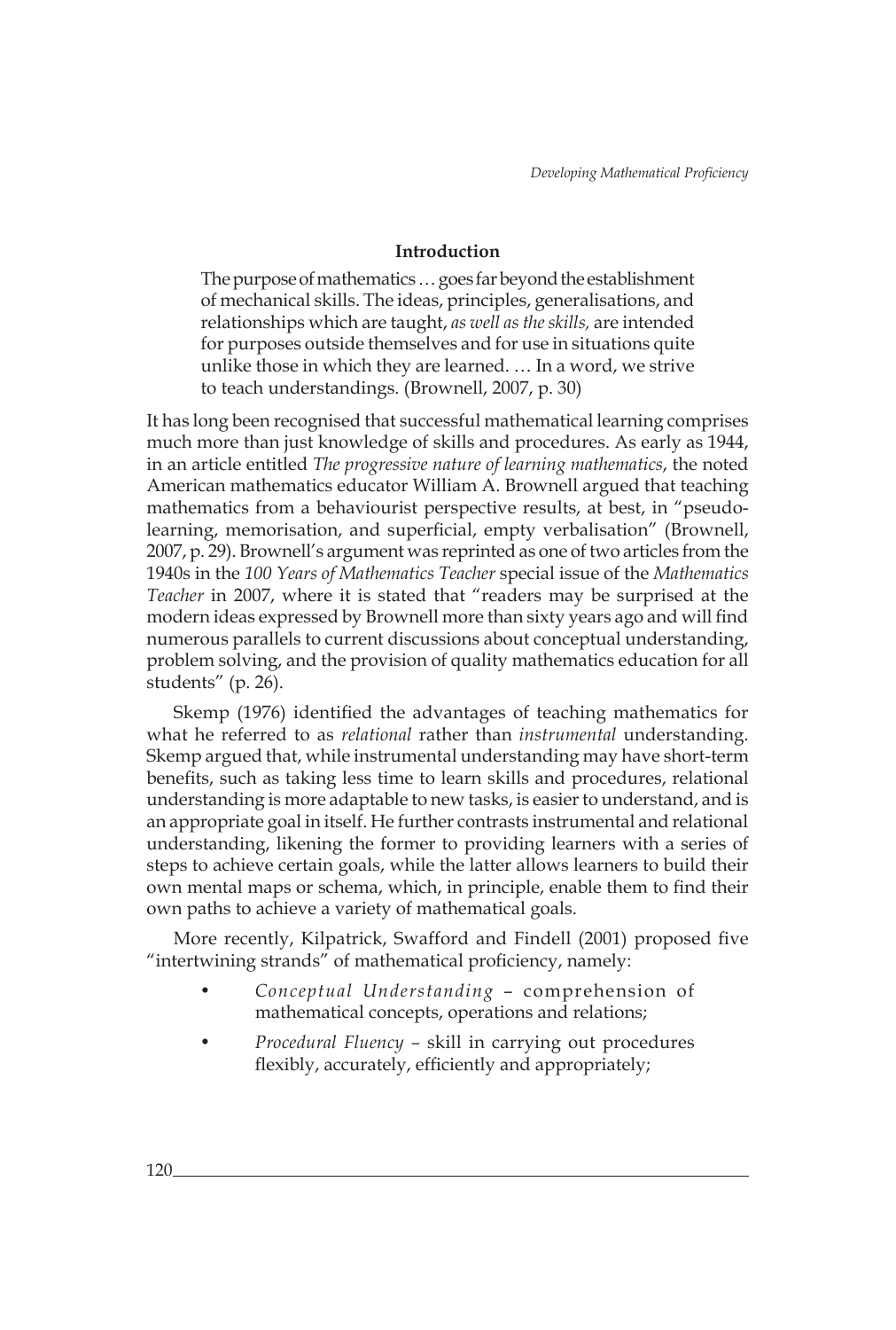- *• Strategic Competence*  ability to formulate, represent, and solve mathematical problems;
- *• Adaptive Reasoning* capacity for logical thought, reflection, explanation and justification; and
- *• Productive Disposition*  habitual inclination to see mathematics as sensible, useful, and worthwhile, coupled with a belief in diligence and one's own efficacy (p. 116).

According to Kilpatrick et al. (2001), these strands are not independent but instead, "represent different aspects of a complex whole" (p. 116), thus leading to the notion of intertwined strands, as shown in Figure 1.



*Figure 1.* Intertwined strands of mathematical proficiency. (Source: Kilpatrick et al., 2001, p.117)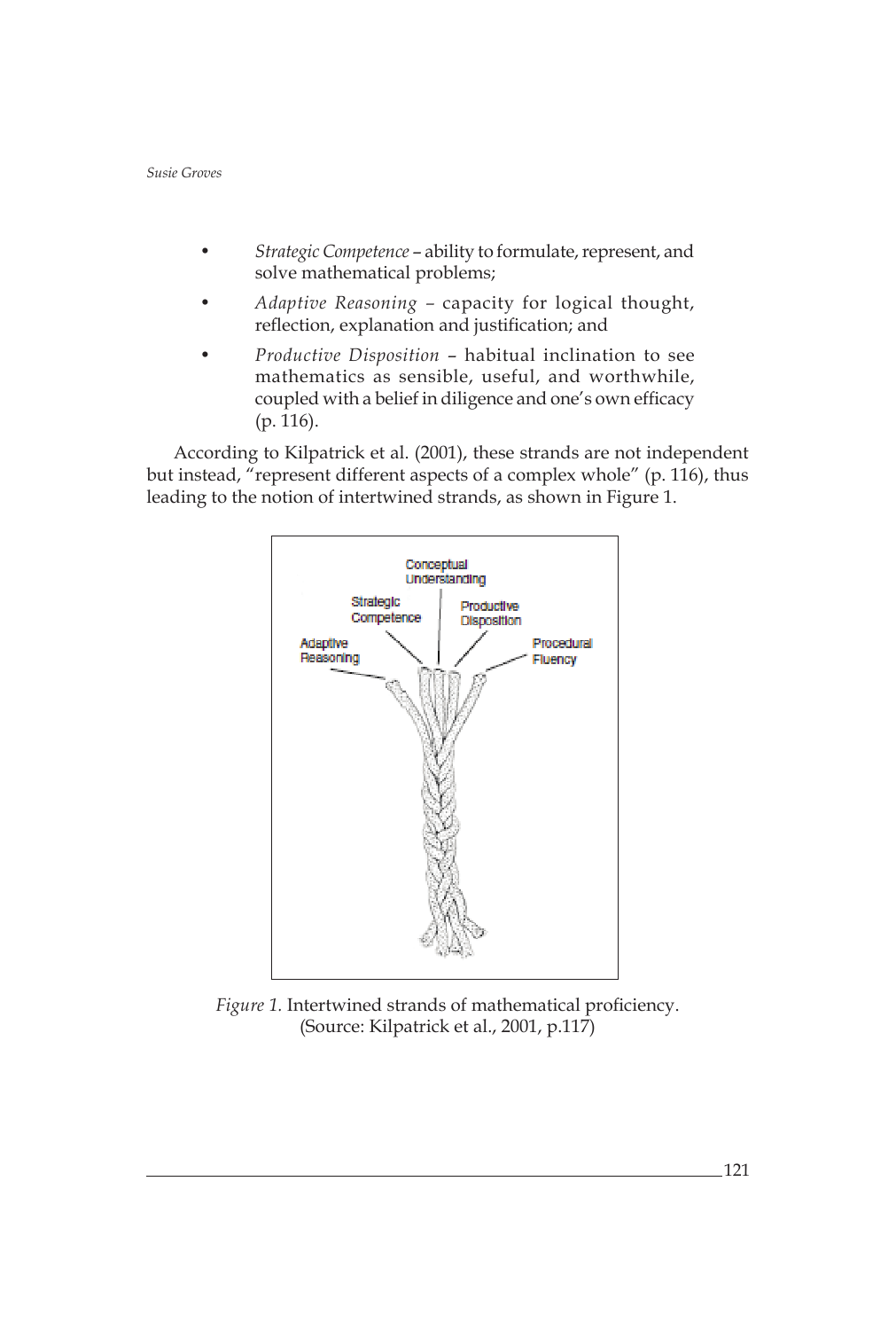In Australia, the new *Australian Curriculum: Mathematics (F–10)*, which will be implemented from 2013, has adapted and adopted the first four of Kilpatrick et al.'s (2001) proficiency strands to emphasise the breadth of mathematical capabilities that students need to acquire through their study of the various content strands. The four Australian proficiency strands are: *Understanding*, *fluency*, *problem solving*, and *reasoning* (Australian Curriculum Assessment and Reporting Authority, n.d.).

Similarly, the Singapore Mathematics Framework (Ministry of Education, Singapore, 2006, p.6) places problem solving at the centre of mathematics learning, with concepts, processes, metacognition, attitudes and skills placed around the sides of the pentagon (see Figure 2). This model, which is a minor modification of the original model published in 1990 (Dindyal, 2006, p. 181), first came to the author's attention in 1996 at the time the results of the *Third International Mathematics and Science Study* (TIMSS-95) became public. Kilpatrick (2011) described how he first became aware of the Singapore framework shortly after the publication of Kilpatrick et al. (2001) and notes the similarities, stating that "Both their framework and our strand model get at the same notion: that proficiency in mathematics is more than simply skill or understanding and that learners need to develop all five components simultaneously" (p.11).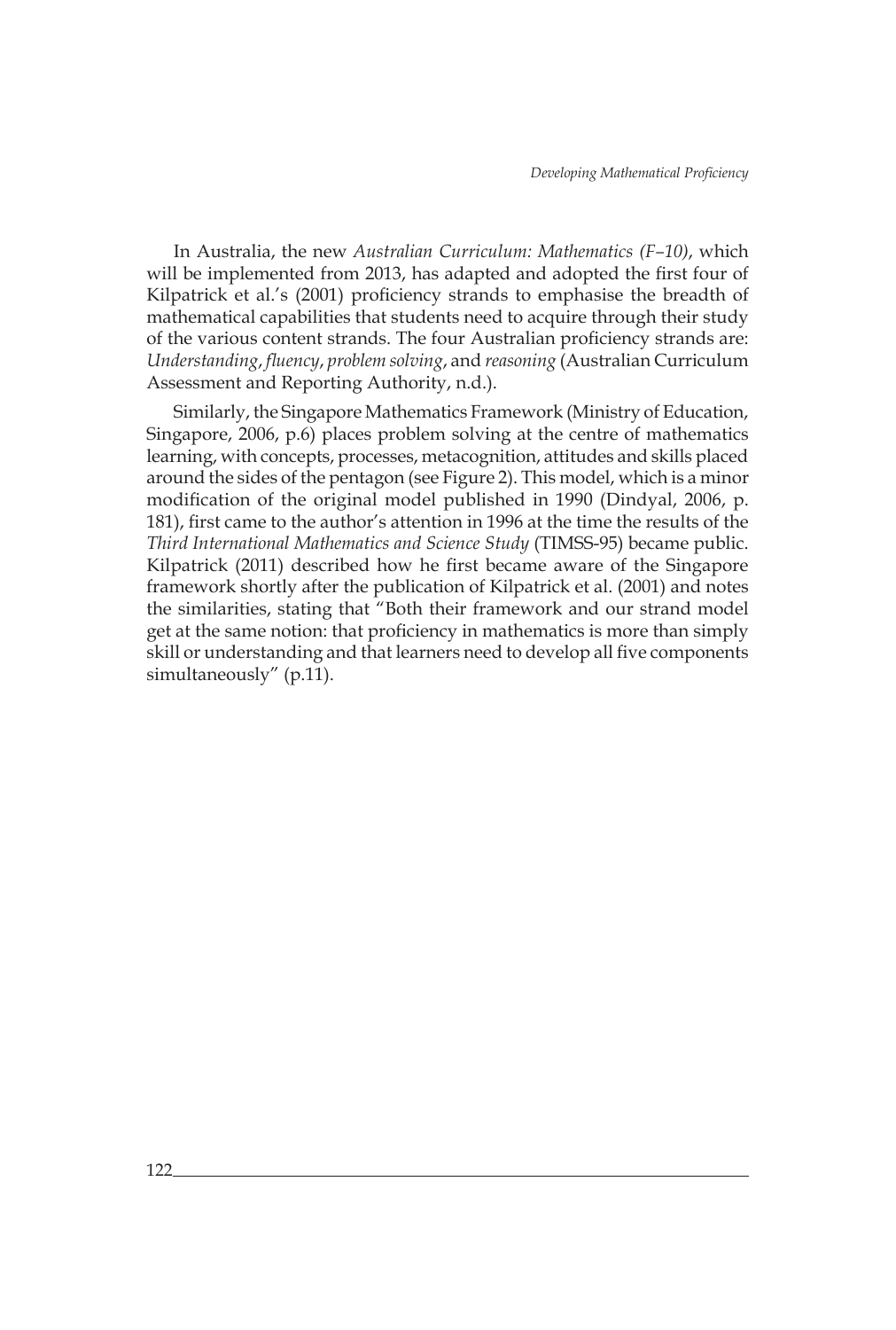

*Figure 2.* The Singapore Mathematics Framework. (Source: Ministry of Education, Singapore, 2006, p.6)

While these capabilities have been adopted in many countries as evidence of mathematical proficiency, Ally (2011) questions the extent to which opportunities for developing these domains are present in teachers' pedagogies. In a study of four Grade 6 classes in South Africa, Ally looked for empirical evidence of the promotion of the five strands of mathematical proficiency. Findings revealed that "the extent to which the five strands of mathematical proficiency [were promoted was] … far below expectation" (p. 90). Over 90% of the 242 video-recorded five-minute lesson segments from 30 lessons contained opportunities for developing *procedural fluency*, with only 17% for *conceptual understanding*, 8% for *adaptive reasoning*, less than 2% for *strategic competence* and 20% for *productive disposition*. Further, the seemingly high frequency of opportunities for developing productive disposition was "mostly due to the inclusion of real world or out of class situations that teachers tried to link and incorporate into their lesson" (p. 90).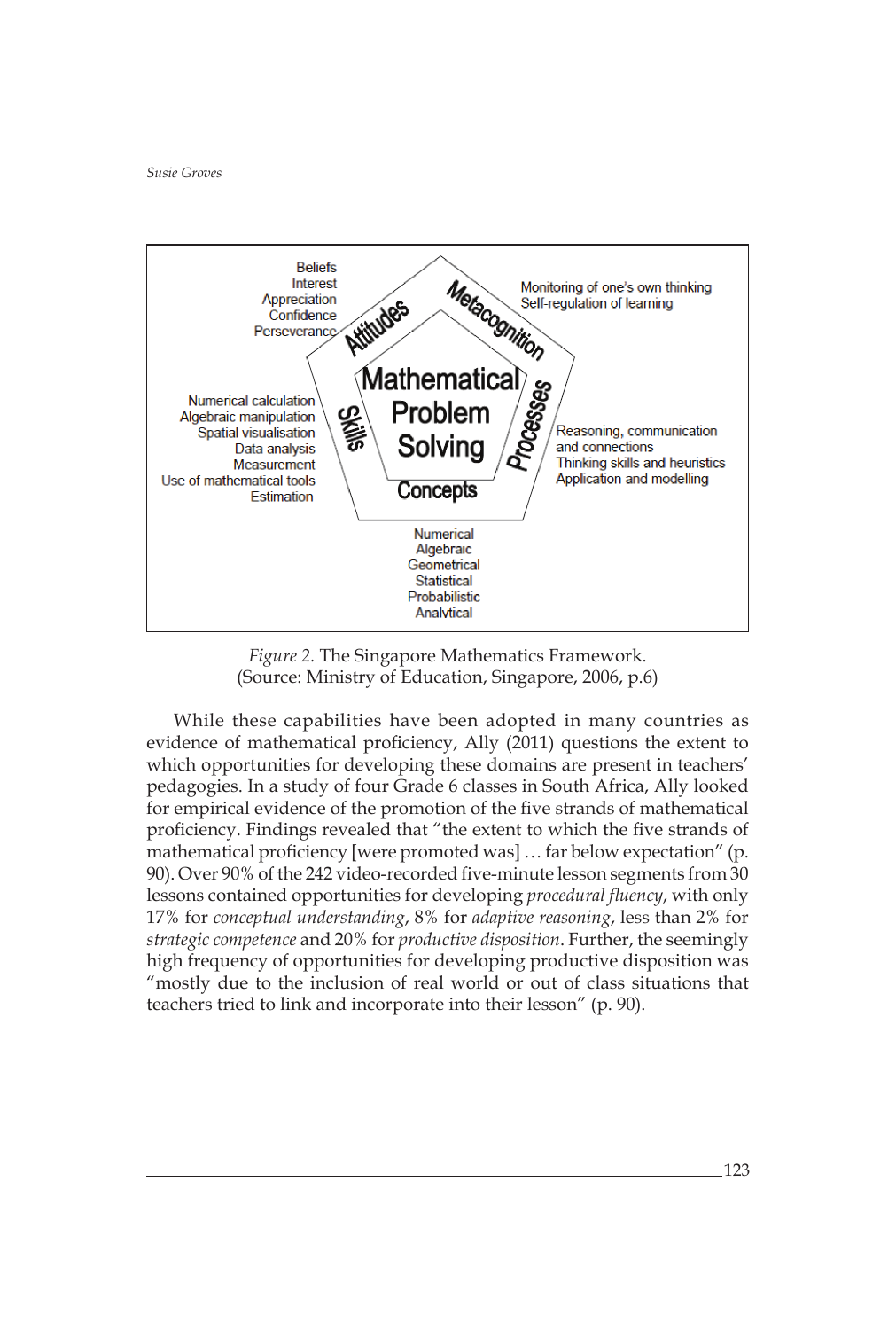According to Schoenfeld (2007b), a growing body of literature shows that

Students who experience skills-focused instruction tend to master the relevant skills, but do not do well on tests of problem solving and conceptual understanding [while] students who study more broad-based curricula tend to do reasonably well on tests of skills …[and] do much better … on assessments of conceptual understanding and problem solving. (p. 63)

Schoenfeld (2007b) further pointed out that "the nature of assessment (or testing) is critically important because *what you test is what you get* (WYTIWYG)" (p. 72). Unfortunately, however, high-stakes testing is constrained by many factors, including cost and test design that needs to conform to psychometric criteria such as reliability, construct validity, predictive validity, and test comparability, which greatly inhibits testing the full complement of strands of mathematical proficiency (Schoenfeld, 2007a).

There have been recent attempts to produce assessments that include a balance of mathematical tasks across the various strands of mathematical proficiency, which can then "provide an opportunity … to use these assessments as leverage to ensure that teachers nurture, observe, and monitor these important student behaviours" (Kepner & Huinker, 2012, p. 28). For example, in Malaysia, Khairani and Nordin (2011) developed and carried out a construct validation of a mathematics proficiency test for 14-year-old students assessing the three areas of conceptual understanding, procedural fluency, and strategic competence.

The purpose of this paper is to address the issue of the types of classroom practice that can provide opportunities for the development of Kilpatrick et al.'s (2001) strands of mathematical proficiency in elementary schools. It draws on data from a number of projects, as well as from literature, to provide illustrative examples.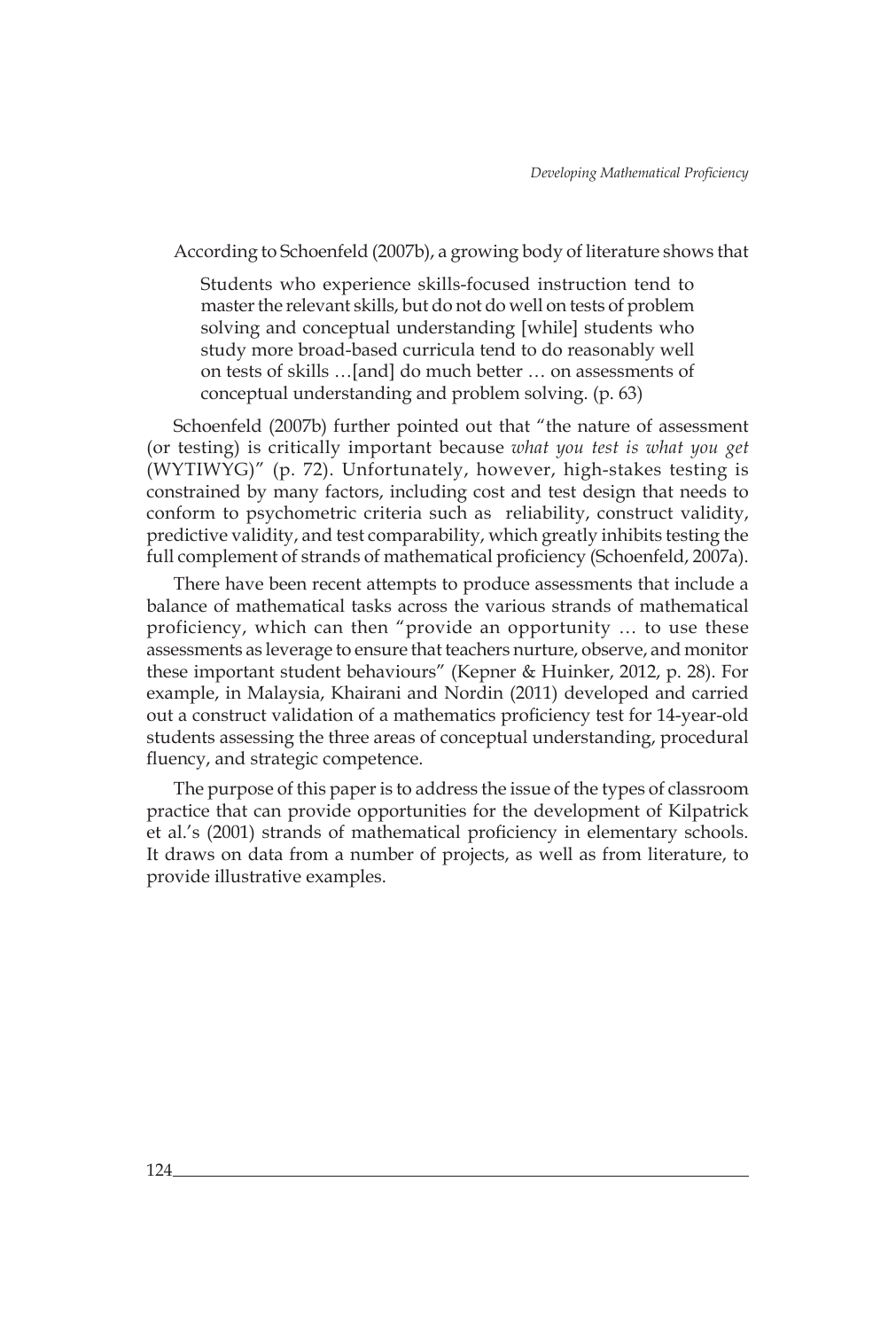## *Conceptual Understanding – The Circle Lesson*

*Conceptual understanding* refers to an integrated and functional grasp of mathematical ideas. Students with conceptual understanding know more than isolated facts and methods. They understand why a mathematical idea is important and the kinds of contexts in which it is useful. They have organised their knowledge into a coherent whole, which enables them to learn new ideas by connecting those ideas to what they already know (Kilpatrick et al., 2001, p. 118).

There are many different meanings attributed to the term *conceptual understanding*. Adopting a framework "which characterizes conceptual understanding as attainment of an expert-like fluency with the conceptual structure of a domain", Richland, Stigler and Holyoak (2012, p. 190) note that the differing meanings attributed to the term *conceptual understanding* have "contributed to difficulty in changing teacher practices" (p. 190).

As Ally (2011) found, despite the continued rhetoric regarding the need for students to develop conceptual understanding, opportunities for this to happen do not occur frequently in regular classrooms. As a result, classroom discourse and the socio-mathematical norms associated with achieving quality dialogue have received considerable attention among mathematics educators (see, for example, Kazemi, 1998; Yackel & Cobb, 1996). As will be discussed in the next section, other researchers have also focused on the connections between conceptual understanding and procedural fluency. However, frameworks for effective teaching to support children's conceptual understanding also emphasise the need for tasks, which are mathematically challenging and significant (Fraivillig, 2001).

The following example, which is used here to illustrate a lesson based on a task designed specifically to focus on children's understanding of the concept of a circle, uses data from a research project, *Mathematics Classrooms Functioning as Communities of Inquiry: Models of Primary Practice* (see, for example, Groves & Doig, 2002). The lesson<sup>1</sup> was video-recorded in a Grade 3 class of eight children at the Japanese School of Melbourne. The school was chosen because of the Japanese practice of commencing each topic of work with a problem-solving lesson targeting a central concept for the topic.

 $1$  This lesson is also described in Doig, Groves, and Fujii (2011).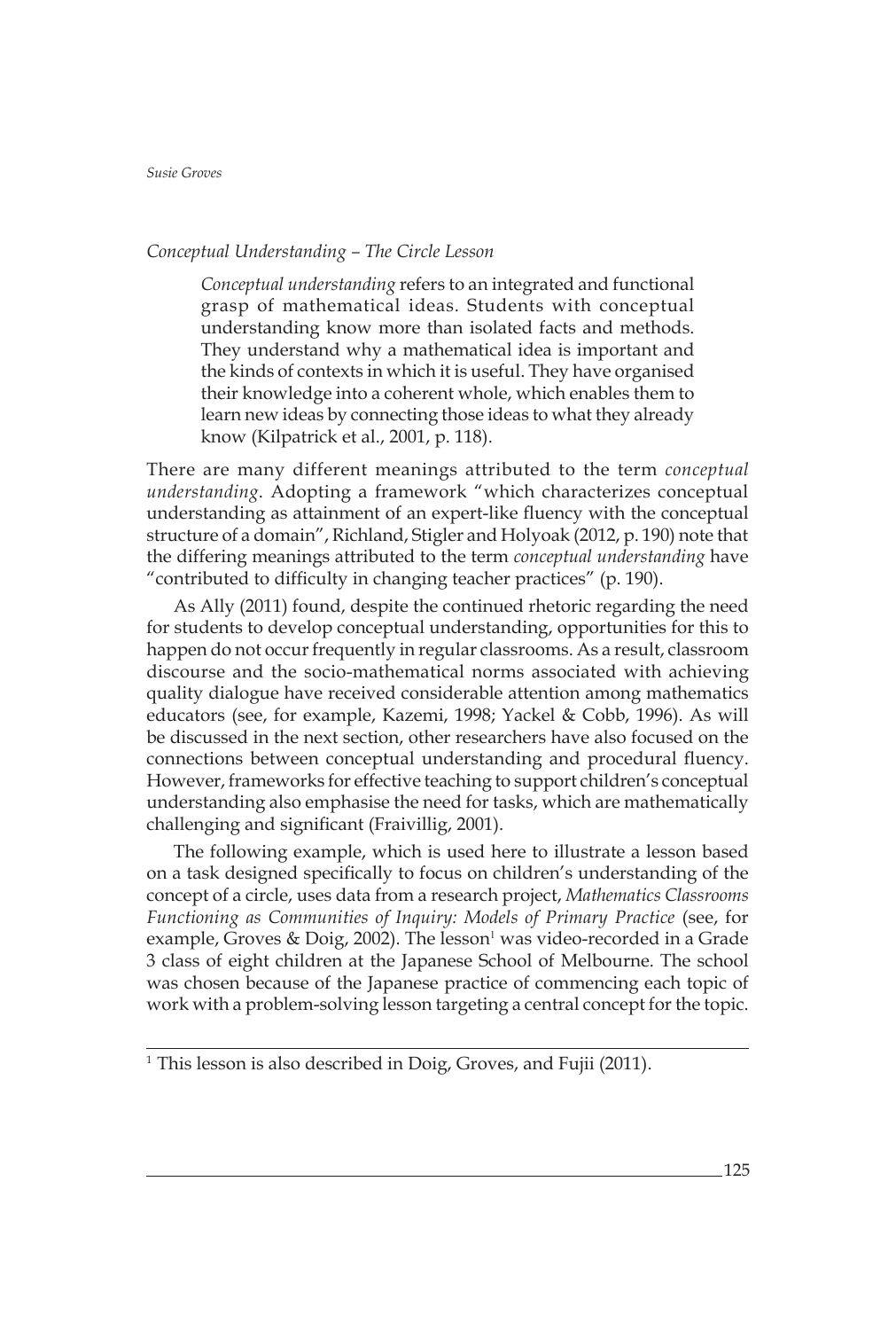The school teaches the Japanese curriculum in the Japanese language, to children whose parents are in Australia for periods of one or two years, with teachers usually coming to Australia for a period of three years. An interpreter was present throughout the lesson and assisted with the translation of the teacher interview after the lesson. According to the teacher, Mr. J, the main mathematics topic for the lesson was *the concept of a circle*.

The lesson began with Mr. J producing a pole for a game of quoits (a game where players attempt to throw rings onto a pole). Mr. J placed the pole in the centre of an open space in the classroom and asked three children (referred to as B1, G1 and B2) to stand at three marked places on a red line along one side of the room (see Figure 3). The children expressed concern that the game would be unfair, but mainly focus on the distance between children on the red line.

After discussing how to measure distances using a metre ruler to measure distances from the pole to the positions where B2, G1 and B1 were standing, Mr. J held up pre-cut coloured strips of paper, as shown in Figure 3, to show that the distances were different. He then defined the problem by asking, "How can we make the game fair?"



*Figure 3.* B2's solution for making the quoits game fair.

It was only after five more minutes, during which the children continued to try to find points to stand on the red line, that B2 suggested that two people can be at the same distance from the pole; he moved the yellow strip so that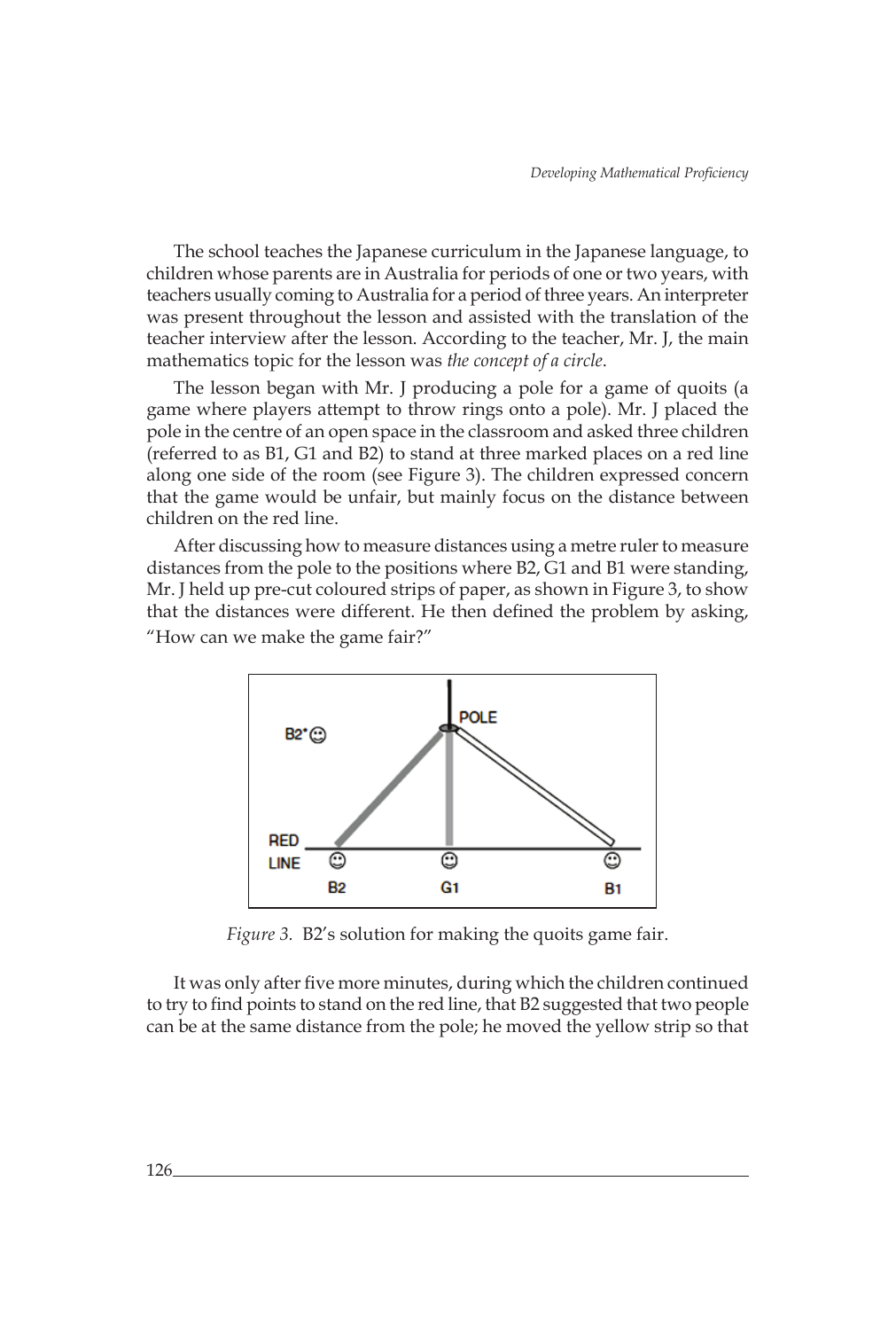one end was at the pole and the other at the point B2\* on Figure 3. Mr. J then gave all the children a yellow strip and asked them to "think for themselves" to find where to stand so that everyone was at the same distance from the pole. The children were excited as no one would be at a disadvantage. This segment took 20 minutes in the 45-minute lesson.

Mr. J then represented the situation on a large sheet of paper on the board. He stuck a miniature pole on the paper and asked the children to use sticky yellow paper strips and dots to represent their positions (see Figure 4).



*Figure 4.* Paper representation of children's positions.

- Mr. J: Look at the different positions. What do you notice?
- G2: It's like a round circle [makes a circle shape with her hands].
- G3: No, it's like a flower.
- G1: If you follow the end of each yellow strip it will become a circle [traces a large circle on the desk with her finger].
- Mr J: What if every student in the school took part? [adds more strips] ...
- B3: If there are many students standing round, maybe it's a circle.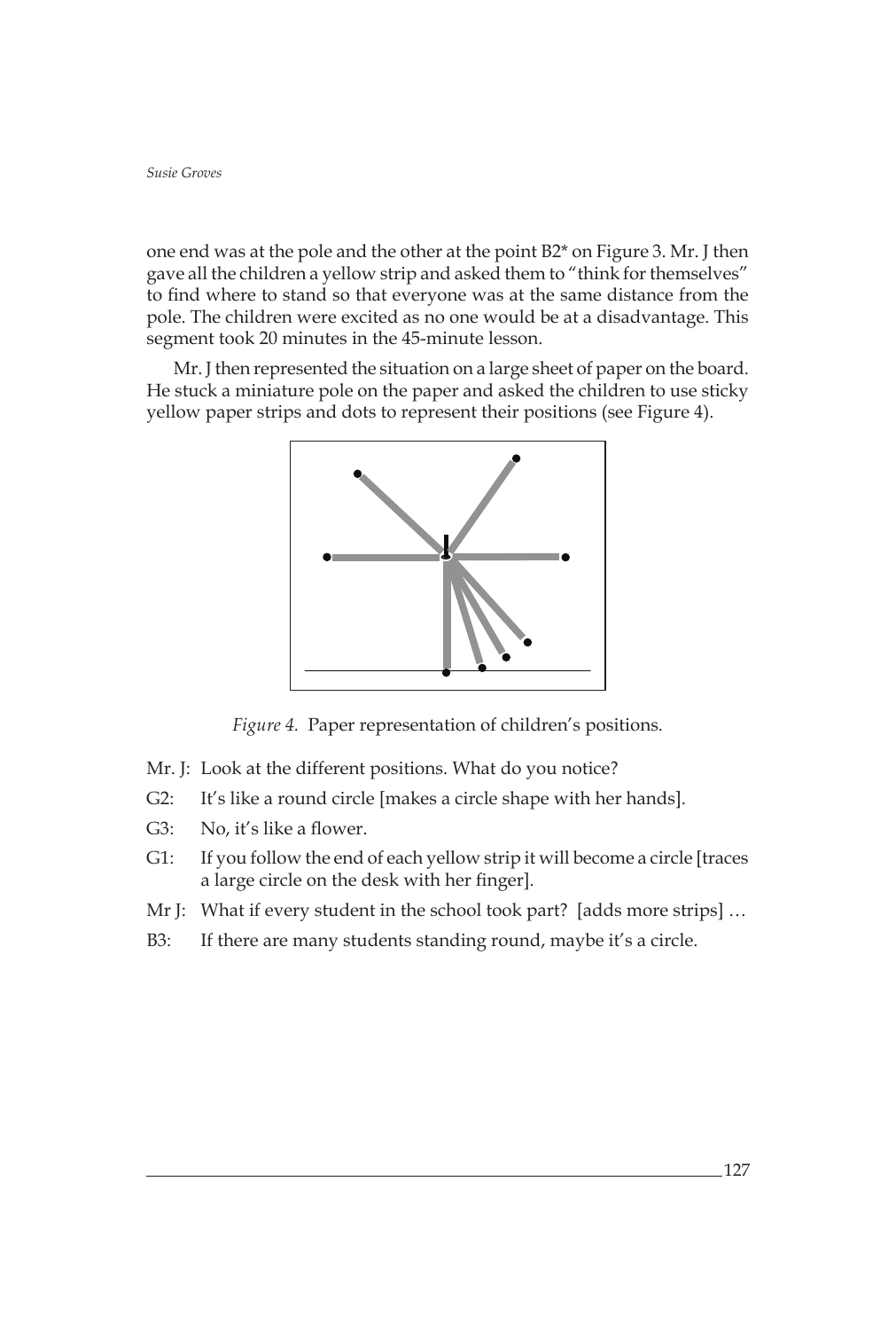Mr. J removed the pole and put another sheet of paper over the first with a circle drawn over where the dots were, and asked, "How many yellow points would we need? 100? 1,000,000?" He then put the word circle on the paper and elicited names for the centre, radius and diameter from the children.

The remaining 15 minutes of the lesson were taken up with the children working in pairs drawing circles. Initially many children chose to use a compass, even though Mr. J told them that they had not yet learnt how to use one and encouraged one girl, who said that she could use a yellow strip of paper or a plastic circle to trace round, to show him how. After about seven minutes, Mr. J asked the children to find a way to draw a circle without using a compass. A few minutes later Mr. J said, "Now everyone is tracing. Is there another way?" The children tried various ways, while Mr. J pivoted one of the yellow strips of paper around one end held by his finger. B2 excitedly cried out that he could do it and demonstrated drawing a circle by holding the middle of one end of his pencil case and tracing a circle with his finger in the hole at the other end. The children applauded and Mr. J demonstrated B2's method at the front of the class. The lesson closure was done with a few suggestions from the children on how to fix one end, culminating in the use of a drawing pin. Mr. J summed up by saying, "As you suggested, there are other ways of drawing a circle besides using a compass."

Mr. J highlighted the conceptual aspects, both in the lesson and in his responses in the subsequent interview. He stated that his aims were for the "children to have the *concept* of a circle and find *real* circular objects" [emphasis in original]. According to Mr. J, the most important aspect of the lesson in terms of children's learning was for the children to understand that the circle is a locus. This provides a sharp contrast to the Australian curriculum where at this level the focus is on the shape of a circle rather than on its underlying properties, with the emphasis being on procedural aspects such as recognising which shapes are circles and which are not based on observation.

The purpose for the children working in groups (in this case pairs) was "to facilitate discussions while working in groups", while the purpose of the whole class discussion was for children to "share ideas and strategies for solutions [demonstrating that] there are many different ways of thinking to reach the same conclusions". Mr. J further described his mathematics lessons as follows: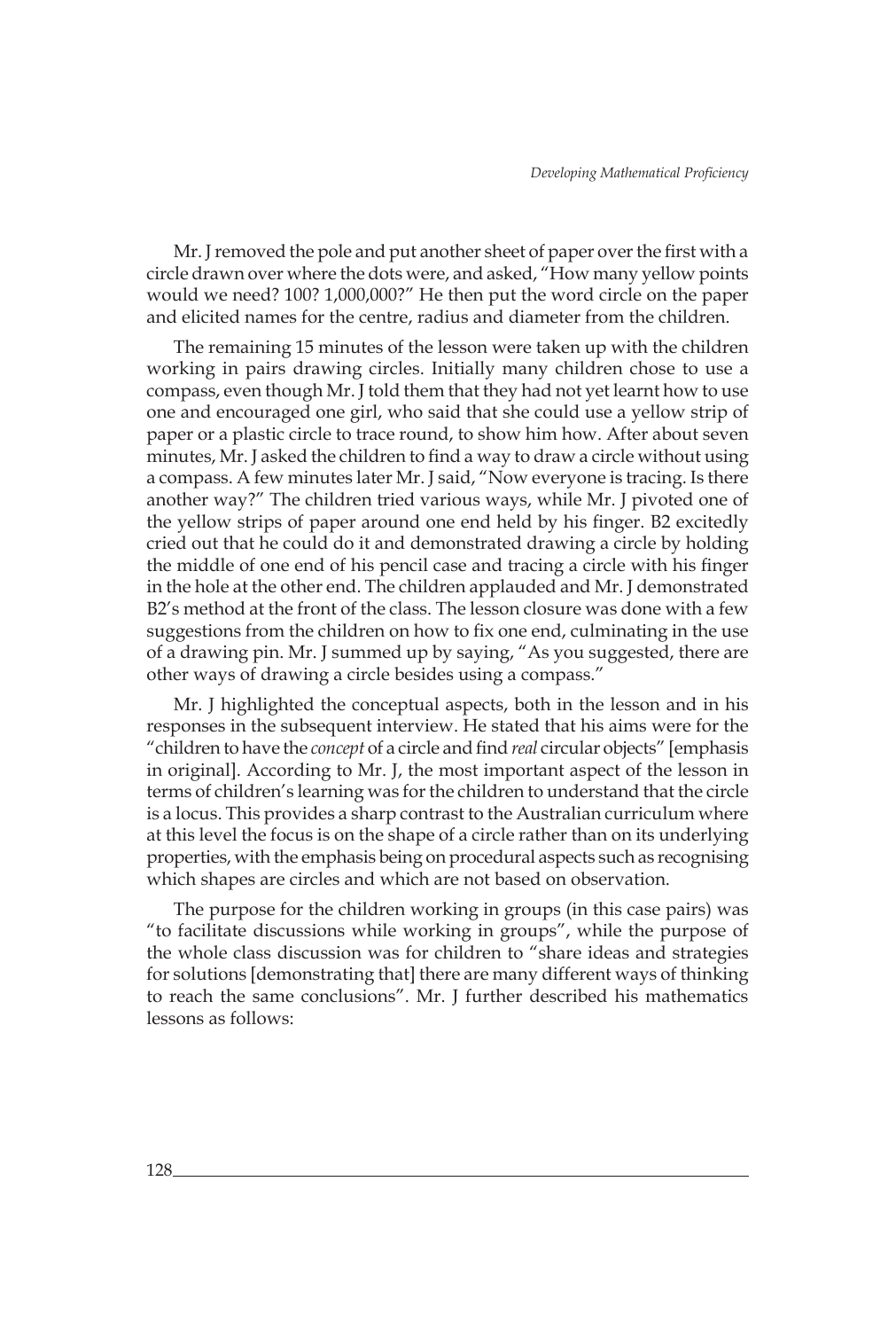Introductory lessons [to a topic] use materials. So this was typical. The introduction is very important and takes a lot of time. After that there is much practice, then we go on to calculations — a series of 3 or 4 lessons [per topic].

Mr. J concluded his interview with the comment that "Mathematics should be part of children's daily lives". According to Fisher, Hirsh-Pasek and Golinkoff (2012, p. 83), "in order for children to understand mathematics – and use it in meaningful ways – they must engage in personally meaningful activities that facilitate the learning process". In the 20-minute quoit activity, Mr J embedded the concept of a circle in a rich, intriguing, intrinsically motivating, problematic framework, by asking, "How can we make the game fair?"

Analysis of the focus group responses from the principals, teachers and mathematics educators who viewed the video of this lesson and another lesson from an "Australian" classroom, showed a high level of support for mathematics classrooms that functions as communities of inquiry, together with a realisation that current Australian practice falls far short of this goal. Principals and mathematics educators rated the cognitive demands of typical Australian lessons as low to very low and not challenging children, echoing Kazemi and Stipek's (2001) call for teachers to provide activities with high levels of *conceptual press* in order to stimulate children's conceptual understanding.

# *Procedural Fluency – Sporting Statistics*

Procedural fluency and conceptual understanding are often seen as competing for attention in school mathematics. But pitting skill against understanding creates a false dichotomy (Kilpatrick et al., 2001, p. 122).

Computational fluency means much more than speed and accuracy which have previously been regarded as its cornerstone. According to Kilpatrick et al. (2001) "*procedural fluency* refers to knowledge of procedures, knowledge of when and how to use them appropriately, and skill in performing them flexibly, accurately, and efficiently" (p. 121).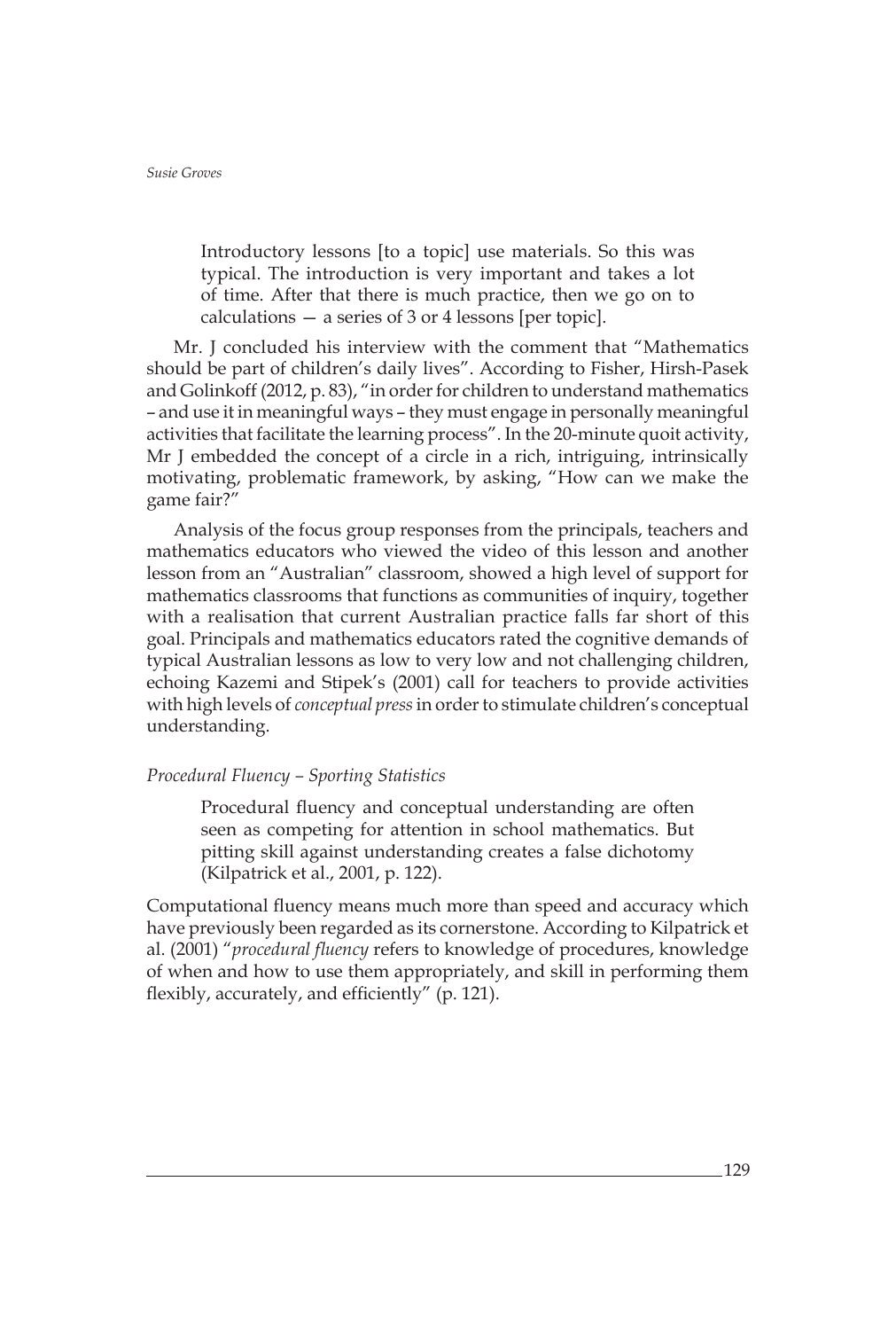Furthermore, while accuracy and efficiency are often associated with pencil and paper computation, students need to develop their ability to perform mental computations flexibly and fluently. Such fluency needs to be based on number sense and the understanding of important concepts such as place value.

The following example<sup>2</sup>, which is used here to illustrate ways in which students can be provided with opportunities to develop their written and mental procedural fluency, uses data from the *Calculators in Primary Mathematics* research project. In this example, the Grade 2 children had taken part in various sporting activities in the morning, which were used as the basis for a series of word problems for their mathematics lesson. The children were allowed to use any method they chose to find the answers to the problems, including pencil and paper, concrete materials, calculators and mental strategies. The lesson concluded with a lengthy sharing of solution strategies, part of which is reported below.

The video recording showed children firstly sharing their solutions to the following problem:

Sarah's team scored 49 runs and Jason's team scored 63 runs. How many more runs did Jason's team score?

Two girls, Tennille and Penny, reported on their strategy.

Penny: Well, me and Tennille we were using our fingers and there weren't enough, so I used the calculator buttons and we ended up with 14.

While it is not obvious from the transcript, these girls counted on from 49 using their fingers, saying 50, 51, 52, … 59, and then, having no more fingers to use, they used the calculator buttons to record the extra four needed to count 60, 61, 62 and 63.

Jason, on the other hand, used a more sophisticated strategy:

Jason: Well, I worked out that 49 plus 11 was 60. Then I added on another 3 and that was 14.

<sup>&</sup>lt;sup>2</sup> For a video-recording of the lesson excerpts described here, see Groves and Cheeseman (1993).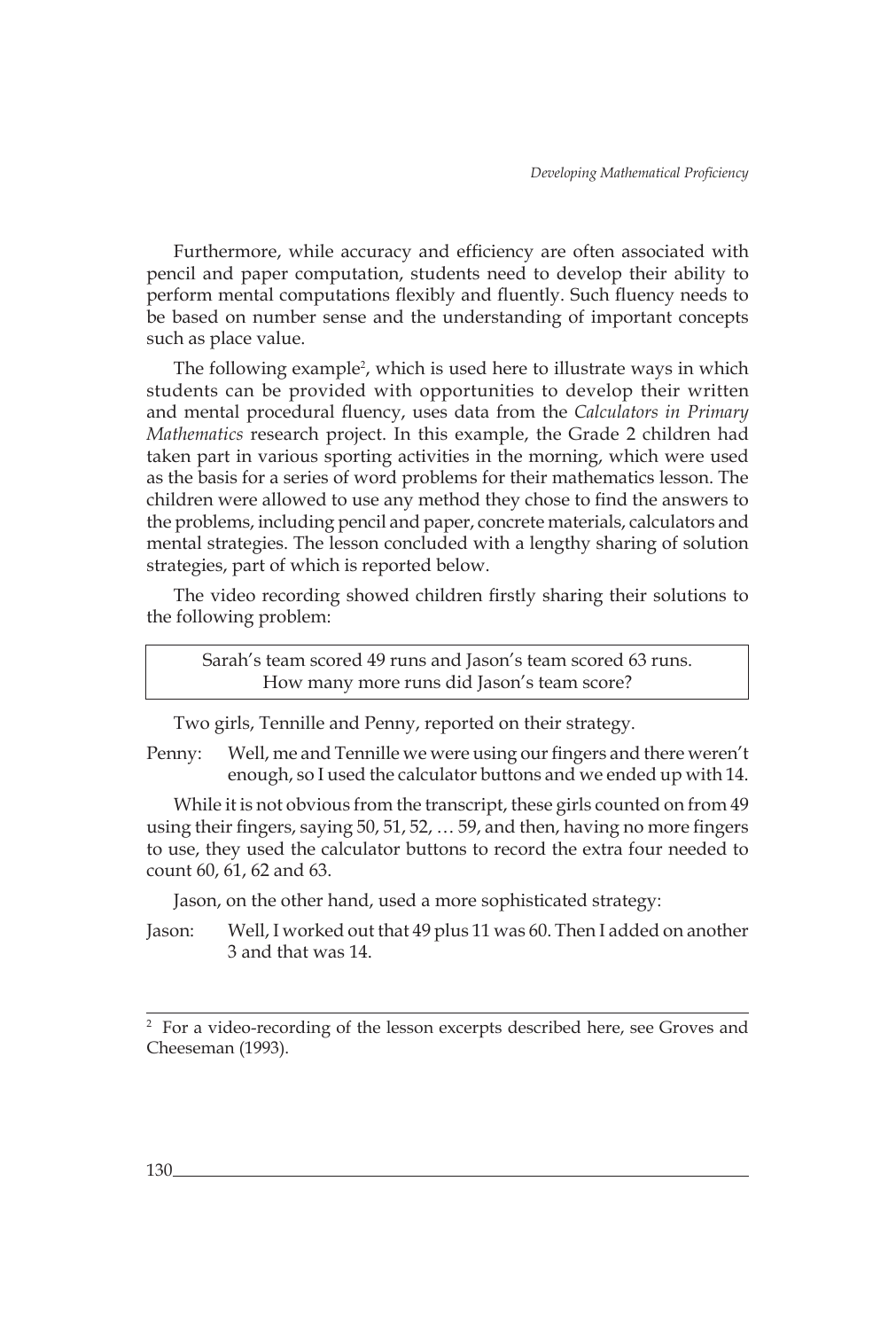As Jason explained his method, the teacher recorded it on the board in a manner not dissimilar to what is shown on an *empty number line* (see, for example, O'Loughlin, 2007, where it is referred to as the *open number line*). She commented:

Teacher: Right, so you said 49 plus 11. You knew that 49 plus 11 equalled 60 and then to get to 63 you added on another 3. Is that right?

Jason: Yes.

Teacher: And then what did you do?

Jason: Well, I found out that was 14.

Teacher: So you added those two together to get 14?

Jason: Yes.

The video recording showed children sharing their solutions to another problem:

> Everyone in the grade did 10 step-ups and 10 star-jumps. There are 26 children in the grade. How many step-ups and star-jumps?

The first pair to share their solutions counted around the room in tens. To find the total, they used their calculator to add 260 to 260.

Later, the teacher asked Jason to explain his solution.

| Jason: | Well I knew that 10, no, 20 tens is 200 and 6 tens is 60. So I knew |
|--------|---------------------------------------------------------------------|
|        | that there will be 260 if I added them both together. Then I knew   |
|        | that they'd both be the same answer because they are the same       |
|        | sum.                                                                |
|        |                                                                     |

- Teacher: And had you worked out how many if you added them both together … what you'd get?
- Jason: Well I didn't but I worked it out.
- Teacher: Right. How did you work it out?
- Jason: When I was on the floor I worked it out in my head.
- Teacher: Can you explain because you've got such an interesting way of working things out? Can you explain what you did?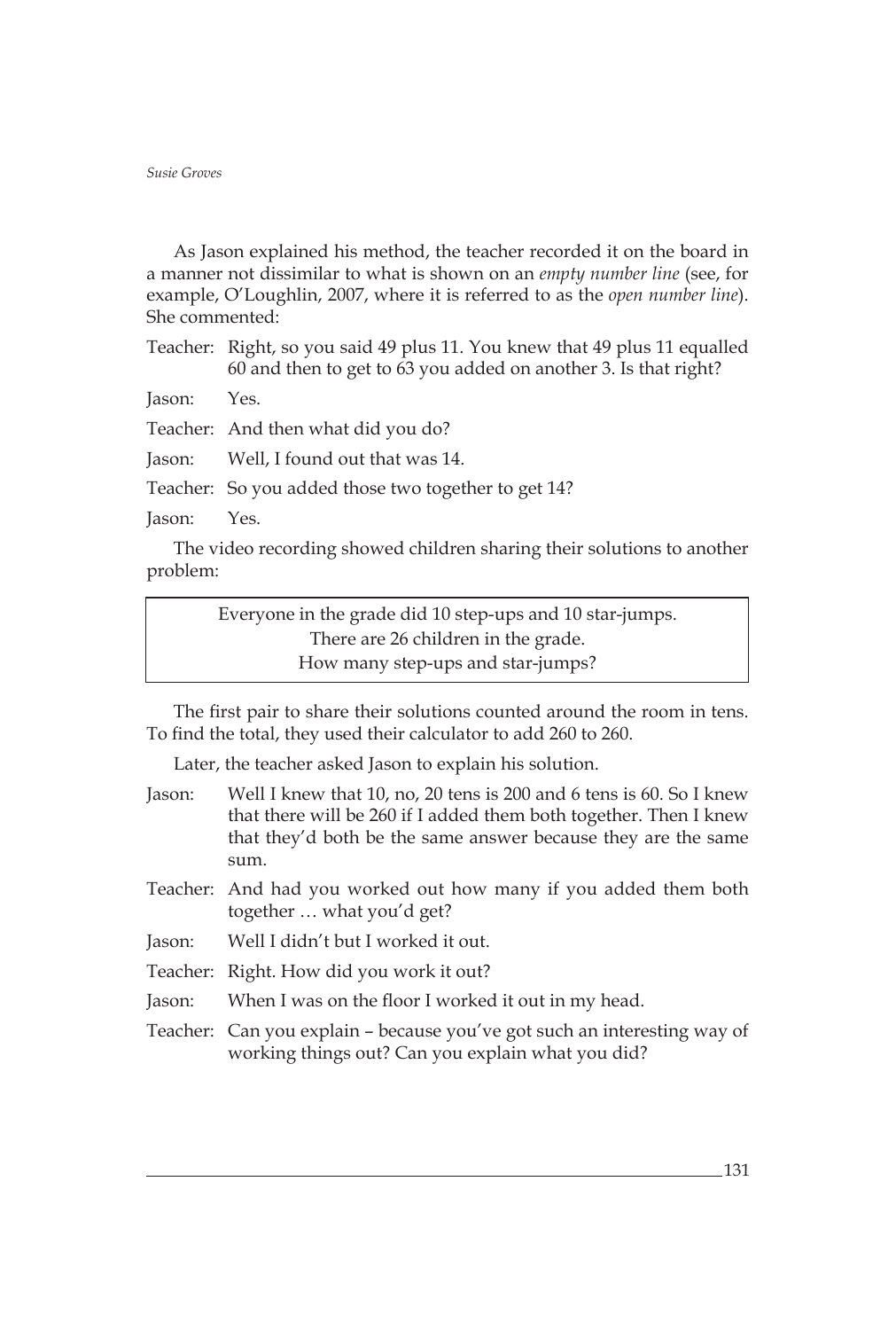Jason: Well I knew that 200 and 200 is 400. And I knew that 6 plus 6 is 12, and 12 tens is 120 so then it would be 520.

The last child to explain his solution explained that he did it "using my head. Because 26 times 10 … that makes 260".

This example illustrates the close inter-relationship between procedural fluency and conceptual understanding. For example, Jason not only demonstrated an extraordinary level of computational fluency, but also exhibited a deep understanding of place value, addition, and multiplication by 10, and was able to connect these in a way that enabled him to access the relevant ideas and use them to solve the problem in his own way.

Unlike written computations, where we normally rely on standard algorithms that are guaranteed to work for all examples, mental computation strategies are idiosyncratic, depending on the numbers being used and the person's ability to carry out the calculations. Choosing and using efficient mental strategies both requires understanding of our number system and helps support the development of efficient written strategies.

Sharing solution strategies as part of an extended, orchestrated discussion, where solutions are selected in order of increasing sophistication, is a characteristic of Japanese problem-solving lessons. This Australian teacher used a similar teaching strategy to help develop her students' computational fluency.

#### *Strategic Competence – Snow White and the Seven Dwarfs*

*Strategic competence* refers to the ability to formulate mathematical problems, represent them and solve them. This strand is similar to what has been called problem solving and problem formulation in the literature of mathematics education and cognitive science, and mathematical problem solving, in particular, has been studied extensively. (Kilpatrick et al., 2001, p. 124)

Mathematical problem solving is central to mathematics learning. Genuine problem solving involves people in accepting the challenge of tackling an unfamiliar task for which they know no obvious solution. Of course, within mathematics, it also assumes that the problem is amenable to the application of some mathematics – something that also touches on the *productive disposition* strand of Kilpatrick et al.'s (2001) strands of mathematical proficiency.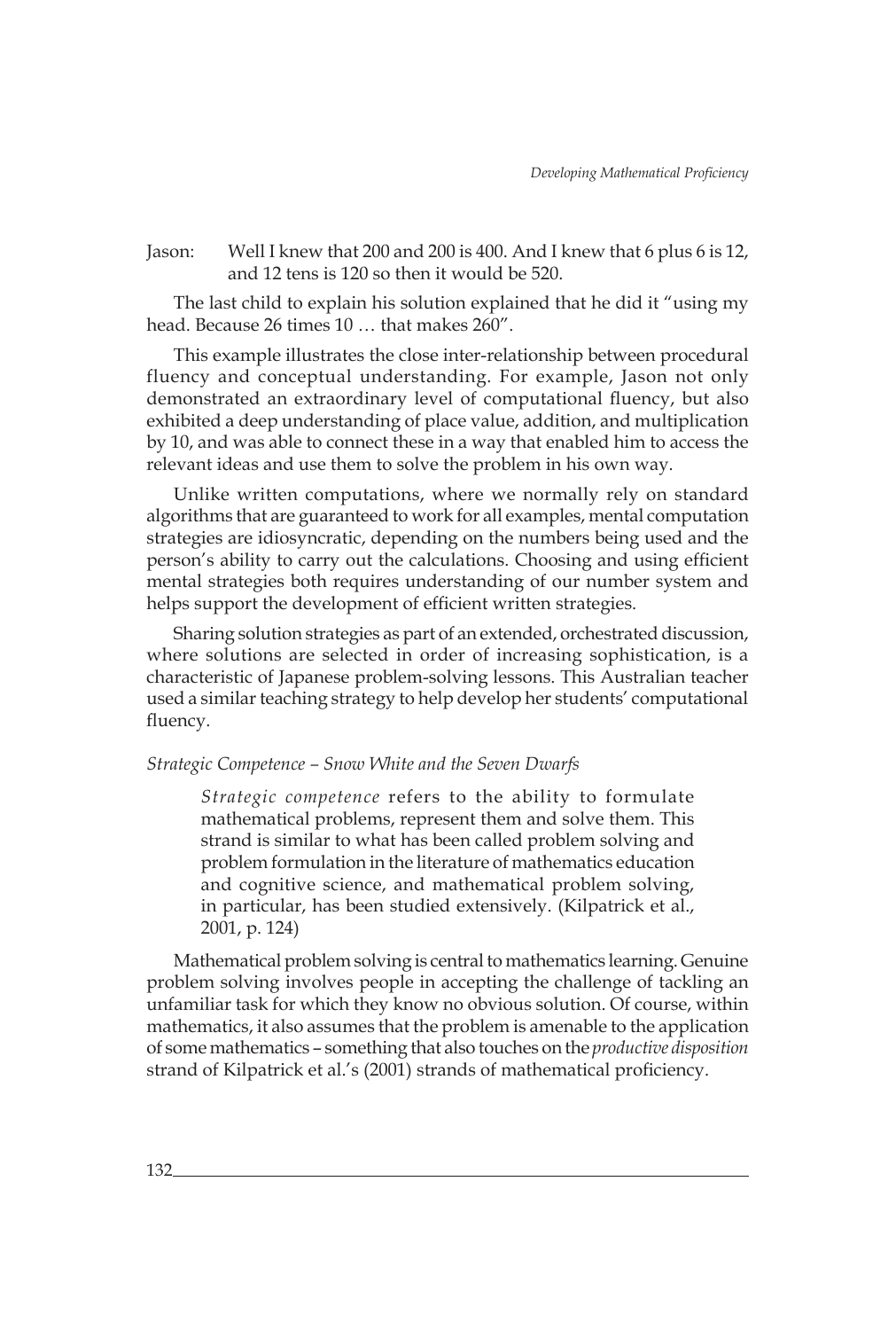For successful problem solving to take place, teachers need to create a classroom climate that supports problem solving. Problems need to be sufficiently challenging to interest students, but not so difficult that they get frustrated. When students become seriously stuck, teachers need to intervene in such a way that students retain ownership of the problem, and to avoid, in all but the most extreme cases, providing students with the solutions. Teachers should, whenever possible, listen to what their students have already discovered and attempt to build on their ideas.

The following example<sup>3</sup>, which is used here to illustrate ways in which students can be provided with opportunities to develop their strategic competence, uses data from a research project *Talking Across Cultures: An International Collaborative Study of Student's Mathematical Explanations*. The lesson described below took place in Melbourne, Australia in the middle of the five- and six-year-old children's first year at school. Children sat on the floor while the teacher, Mrs. B, reminded the class that they had heard the story of *Snow White and the Seven Dwarfs* the previous day. She then put out a sheet of paper to represent a "long table" at which Snow White and the seven dwarfs sat for their dinner. She said that Snow White always sat at the head of the table, while the dwarfs sat at the two long sides, with a different number of dwarfs sitting on each side each day. Seven counters were used to represent the dwarfs. One child was asked to illustrate a possible way. She placed one counter on one side and the remaining six on the other side. The teacher then presented the problem on the board as shown below.

How might the 7 dwarfs sit at the table?

Did you find all the ways? How do you know?

The children were told they could paste coloured rectangles onto the paper to represent the table and draw "quick maths drawings"<sup>4</sup> – not ones with the dwarfs' "hair and hats and eyelashes" – as well as write numbers. Alternatively, they could use concrete materials and jotters, where they could

<sup>3</sup> This lesson is also described in Doig, Groves, and Fujii (2011).

<sup>4</sup> Quotes are from the video recording of the lesson, with pseudonyms used for children's names.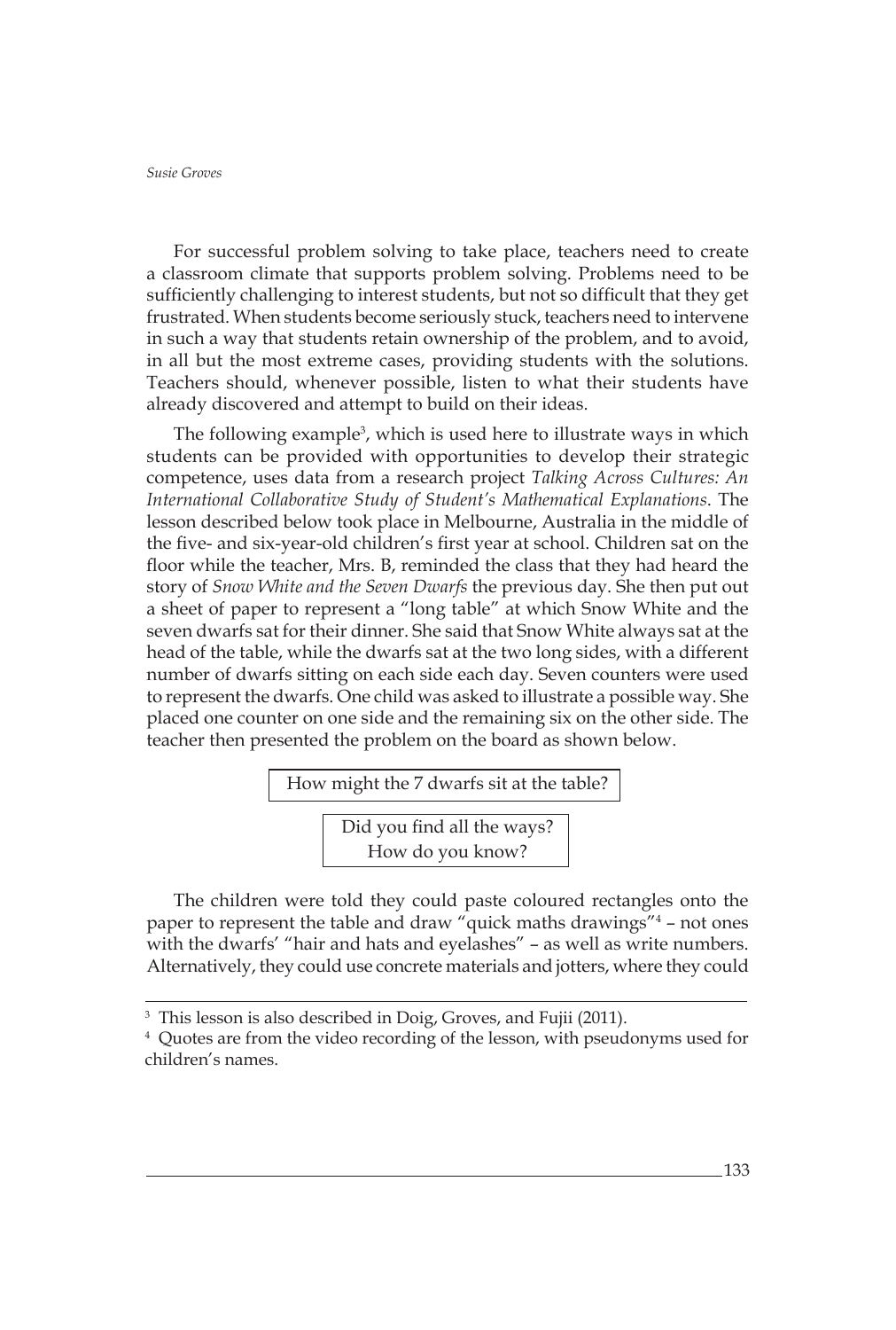record their answers because "your job is to find as many ways as possible".

The children worked individually or in pairs at their tables or on the floor for about 15 minutes, after which the teacher called the children back to the floor for a discussion of the different solutions.

Mrs. B commented that one child had said that he had found seven ways, while another had found six. She reminded them that they wanted to find all the possible ways. As individual children contributed different ways, she wrote their solutions on a piece of card, which she attached to a whiteboard as shown in Figure 5.



*Figure 5.* The children's different seating arrangements for the seven dwarfs.

The teacher commented that it was very difficult to see whether all the ways were represented and suggested that they look at an ordering that had been used by one of the girls, Melody (see Figure 6). When asked to try to find a pattern, the children replied that "it's just the opposite".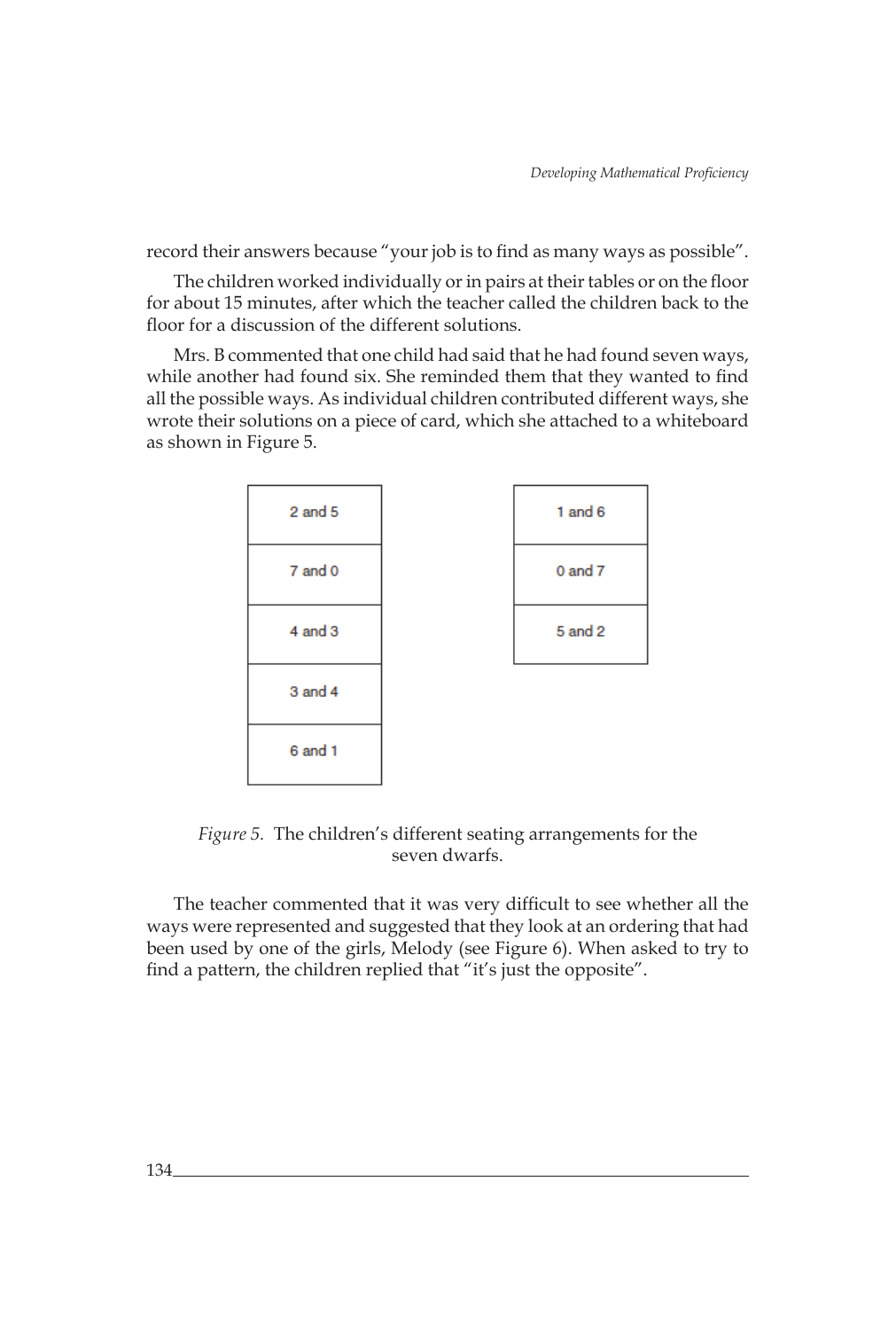

*Figure 6.* Melody's first ordering of the seating arrangements.

After some discussion with Melody as to whether she had actually moved the counters around (which she had done) or had just written the numbers "the other way around", the teacher noted that there was "another pattern we could make". When none of the children volunteered such a pattern, she showed the class the second pattern that Melody had made (see Figure 7).



*Figure 7.* Melody's second ordering of the seating arrangements.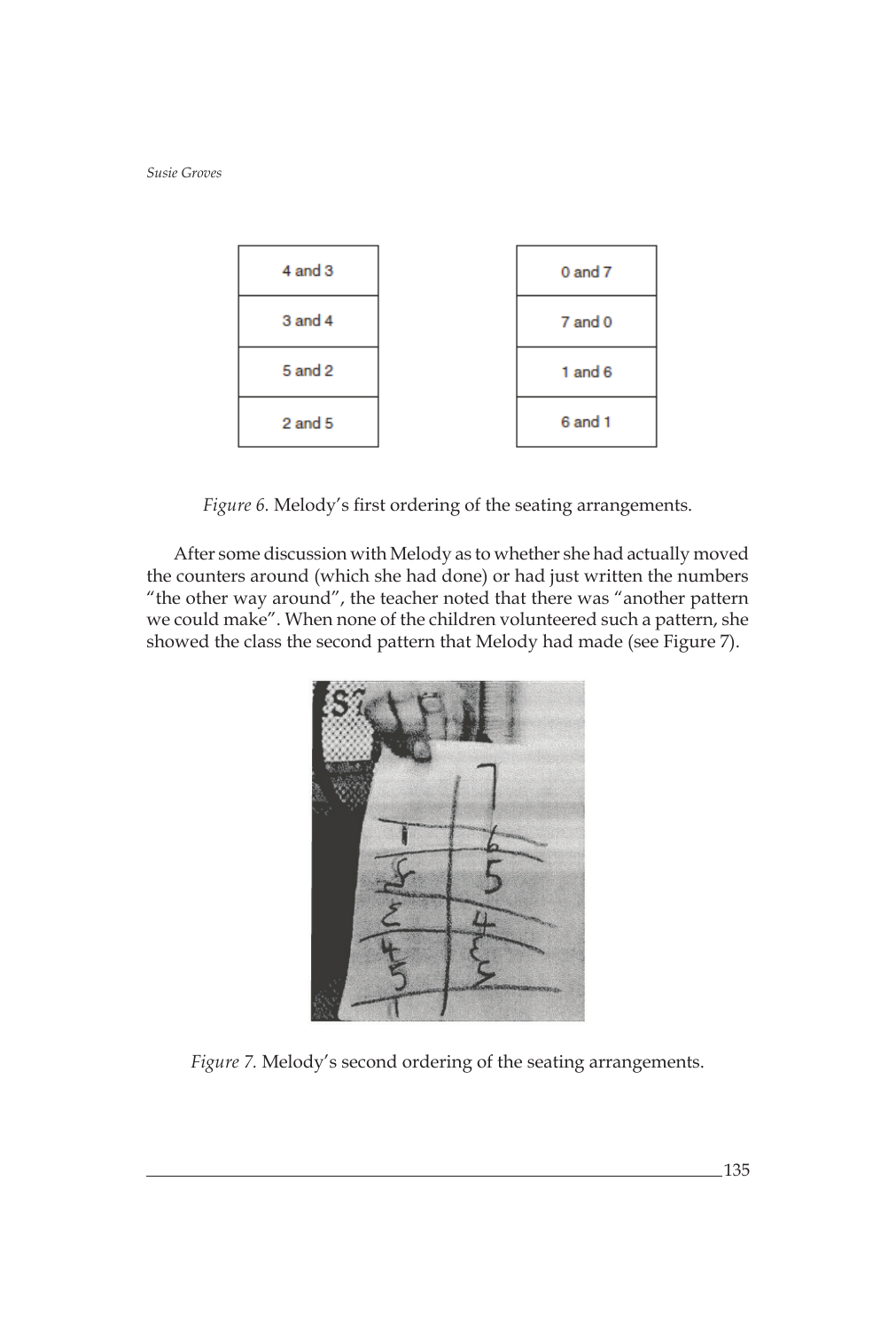Mrs. B then reproduced Melody's ordering on the board by writing the first two arrangements on the board and asking different children to supply the remainder: "she's making a pattern; 0 and 7, 1 and 6 … Have a look what's happening: 0, 1, what do you think comes next?" When the children got to 3 and 4, the teacher asked Ivy,"What is the pattern on this [right] side?" and Ivy replied, "The pattern is 7, 6, 5, 4, like counting backwards … from 7". After asking another child for the pattern on the left hand side, the teacher and children completed the list of arrangements. Mrs. B asked the children whether there was anything different they could have done and, just to make sure, she told the children to go back to their tables and tell her if they had an arrangement that was missing from the list – but to make sure there were still seven dwarfs!

Mrs. B then told the children to come back to the floor and asked, "Have we found all the ways?" to which the children chorused, "Yes!" She continued, "Nobody else got any more at their tables for seven … but how do we *know* we've got all the ways?" One boy replied, "We've used all the numbers". The teacher confirmed this, discussed with the children why there could not be more, and asked them again how many ways there were for seven dwarfs. She then asked what would happen if "at the three pig's house" there were eight people – how many different ways could they sit? After Ivy answered, "Nine", the teacher asked what if there were ten visitors and Caitlin replied eleven ways. "So what if we had all 24 children in the class sitting at a very long table?" Ivy answered 25. The discussion continued:

Mrs. B: What is the pattern? How did you know each time without doing it? When there were 7 people there were 8 ways. When there were 8 people there were 9 ways. When there were 10 people there were 11 ways. When there were 24 there were …25 ways. What's the pattern? … How did you know without doing it each time? … What if there 100 people? Child: 101

| Mrs. B:<br>Children:<br>400, 500, 104<br>Caitlin:<br>301 | $\sim$ | .                              |
|----------------------------------------------------------|--------|--------------------------------|
|                                                          |        | What if there were 300 people? |
|                                                          |        |                                |
|                                                          |        |                                |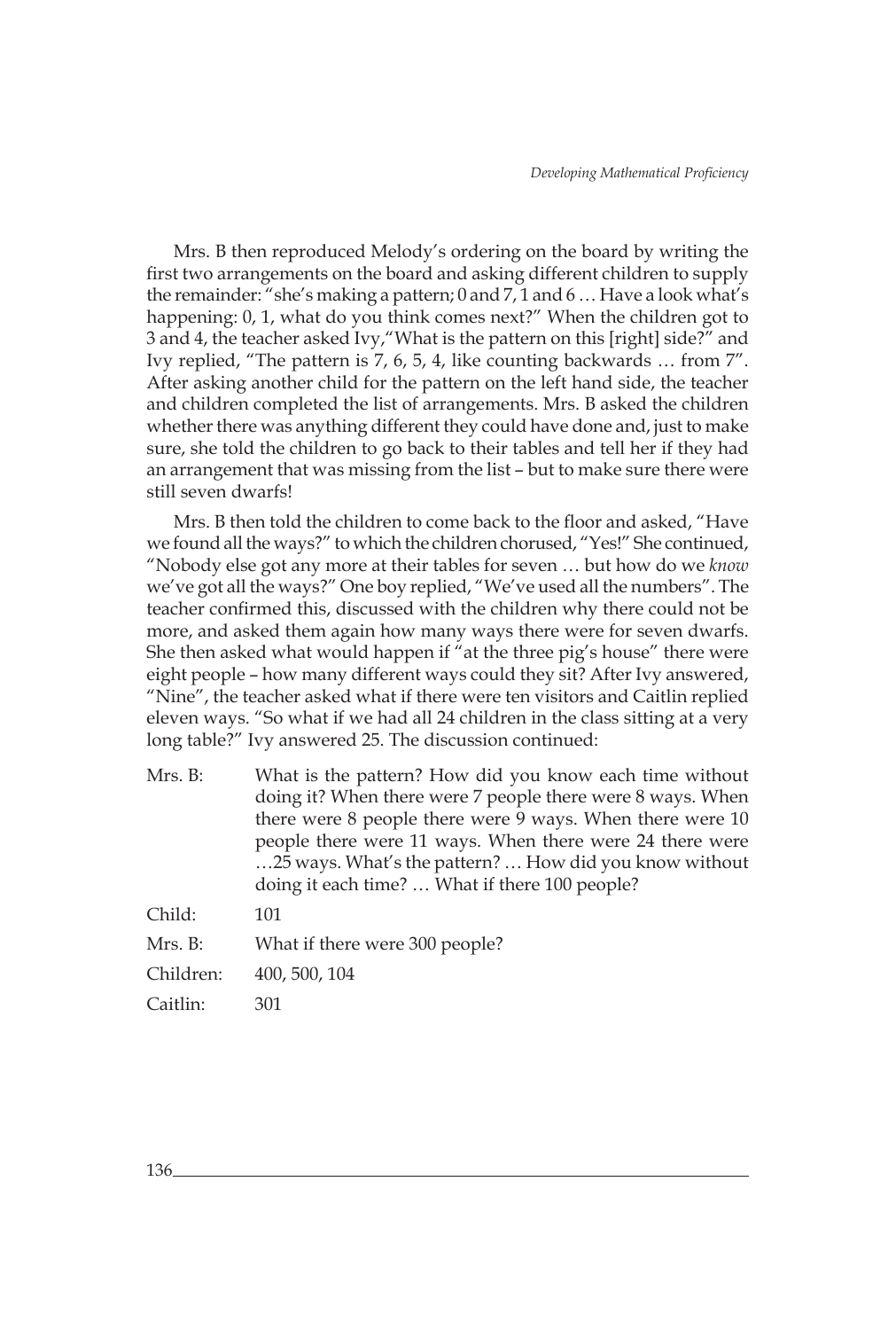The children came to the board to try to write 301 – the fourth child wrote it correctly after the first three wrote 1ε1 (131 with the "3" reversed), 3001, and 131, and the lesson ended with a discussion about which of these was correct. In total, the discussion of the children's solutions, how they knew they had found all the ways, and the discussion of the number of ways for different numbers of people, took approximately 25 minutes.

In a case study of one sixth-grade teacher's practices that supported the development of students' strategic competence, Özdemir and Pape (2012, p. 163) identified the following features: "*(a) allowing autonomy and shared responsibility …, (b) focusing on student understanding, (c) creating contexts for students … to exercise strategic behaviour,* and *(d) helping students to personalise strategies by recognising their ideas and strategic behaviours".* Mrs. B provided these very young students with the opportunity to exercise autonomy and strategic behaviour by letting them choose their own representations and strategies to solve the problem. Her extensive and clearly orchestrated sharing of student solutions, much like that encountered in Japanese structured problem-solving lessons, allowed students to gain ownership of their strategies. Arguably, these four features were present not only in this lesson, but also in Mrs. B's lesson, *The Fireman's Ladder,* which is described in the next section.

When asked about the goals for this lesson, Mrs. B focussed on developing problem solving processes, such as working systematically, as well as looking for patterns. In Japan, such a lesson might be termed a "jump-in lesson" to indicate that it could take place at many different points in the curriculum sequence.

## *Adaptive Reasoning – The Fireman's Ladder*

*Adaptive reasoning* refers to the capacity to think logically about the relationships among concepts and situations. Such reasoning is correct and valid, stems from careful consideration of alternatives, and includes knowledge of how to justify the conclusions. In mathematics, adaptive reasoning is the glue that holds everything together. (Kilpatrick et al., 2001, p.129)

According to the *Australian Curriculum: Mathematics (F–10)* (Australian Curriculum Assessment and Reporting Authority, n.d.), "Students are reasoning mathematically when they explain their thinking, when they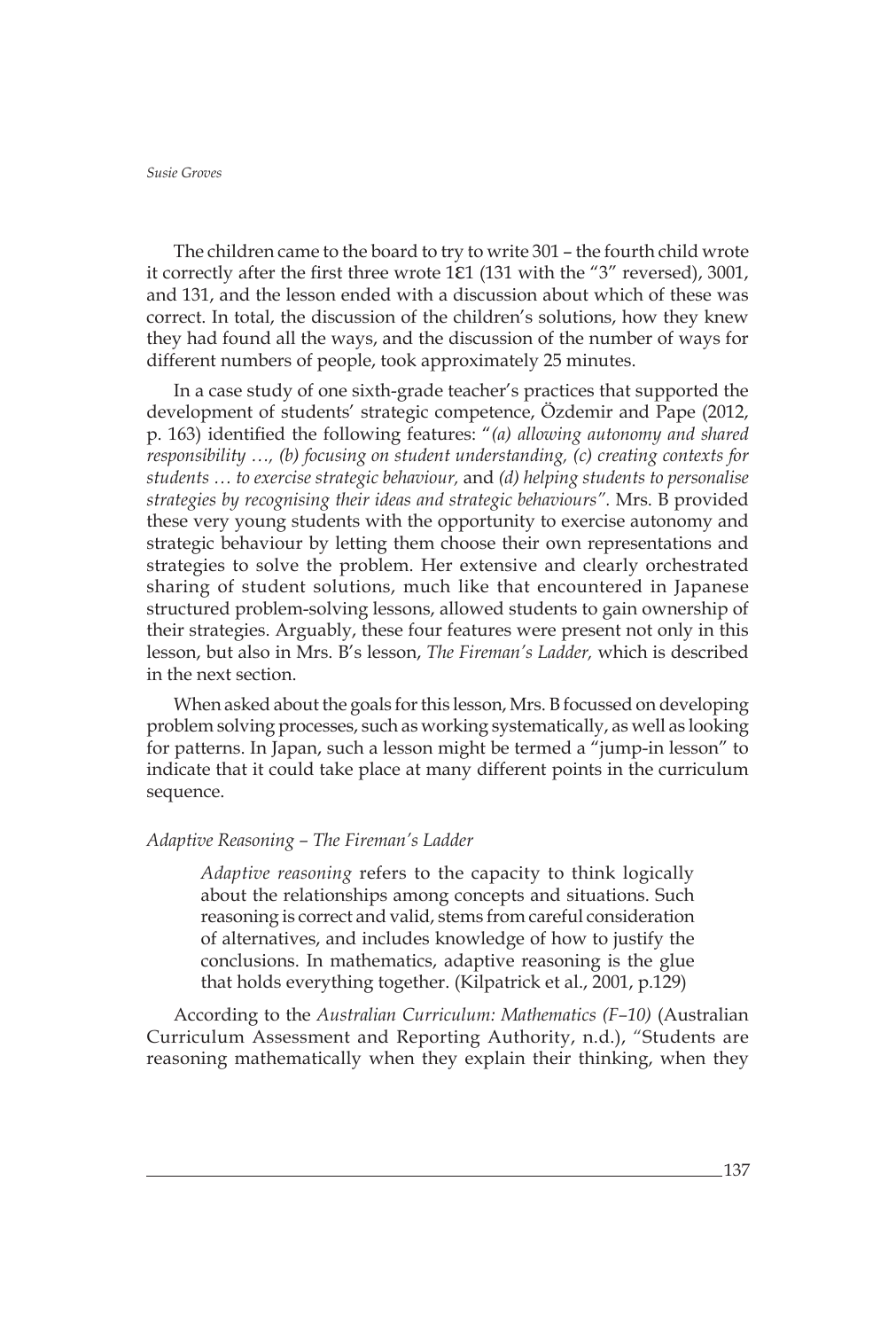deduce and justify strategies used and conclusions reached, … when they prove that something is true or false and when they compare and contrast related ideas and explain their choices".

In the lesson<sup>5</sup> described below, five- and six-year-old children in their first year of school were given the opportunity to explain their thinking and justify their strategies. Mrs. B was the same teacher as for the *Snow White* lesson, but the *Fireman's Ladder* lesson took place several years earlier. After a discussion about *doubling* and also what is meant by *the middle*, the children were presented with the following problem:

> *The Fireman's Ladder* A fireman was standing on the middle rung of a ladder. He goes up three more rungs to get to the top. How many rungs are there altogether on the ladder?

The children were given a large sheet of paper with the problem written on it. They also had access to concrete materials, such as *Lego* figures to represent firemen, and straws and coloured sticks to represent the rungs of a ladder, as well as crayons and pencils. They were told that if they finished the problem they could try another one with five more rungs to get to the top, or another one with the number of rungs to the top being a number of their own choosing.

After working for some time at their tables, the children sat in a circle on the floor and different children were invited to share their solution strategies, with the children often illustrating their use of concrete materials on the floor.

As part of this discussion of solutions, the class discussed Megan's solution for the case of the fireman who sees ten more rungs to the top.

Mrs B: Now do you know what Megan did? She said she wasn't sure how many rungs on the ladder altogether. … She was about to make it with these sticks, weren't you? But then I said have a guess. And what did you say?

<sup>5</sup> This lesson was video-recorded for use in a Deakin University mathematics education unit *Problem Solving and Modelling in the Mathematics Classroom.*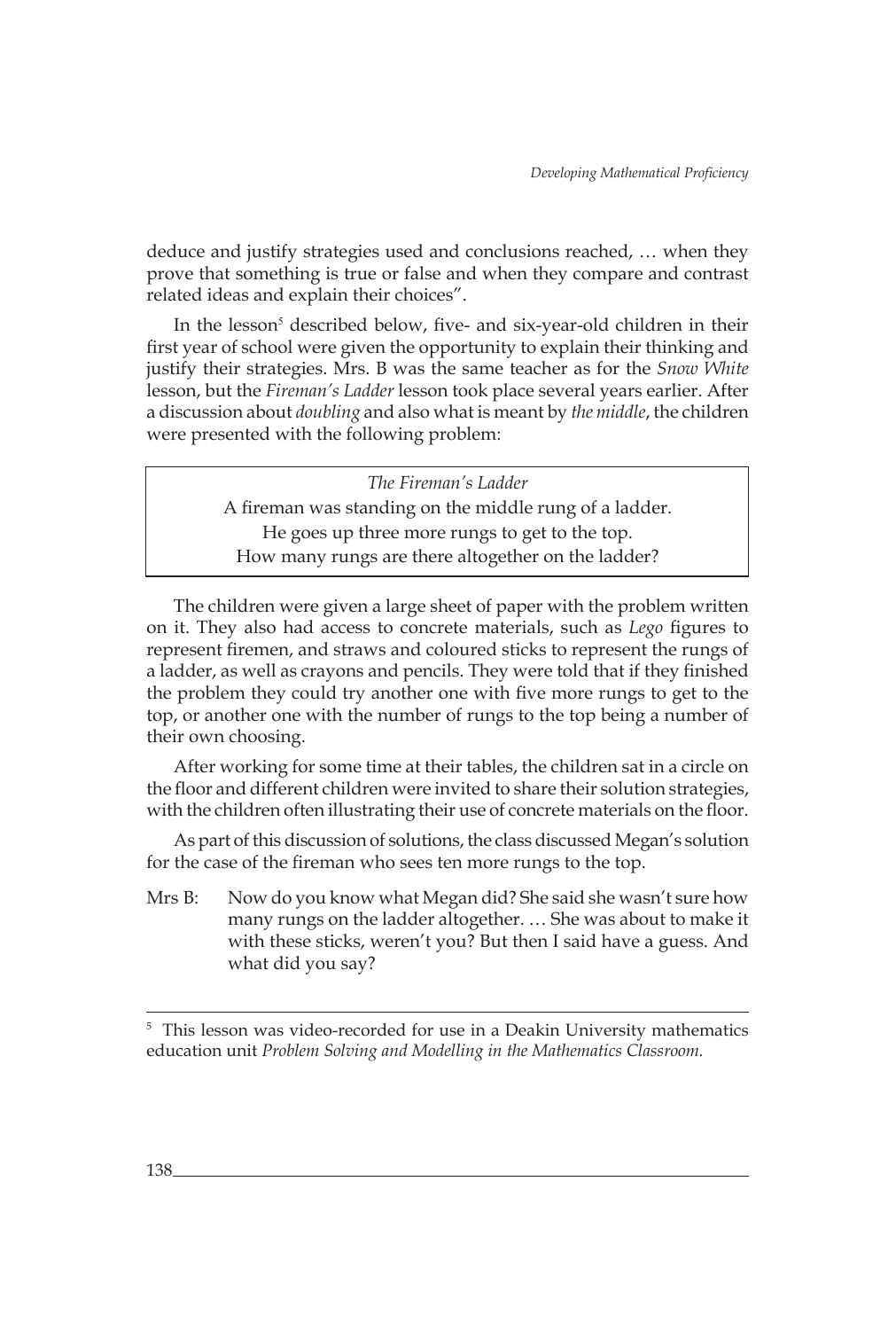| Megan:    | 21.                                                                                                                                                                                                                                          |
|-----------|----------------------------------------------------------------------------------------------------------------------------------------------------------------------------------------------------------------------------------------------|
| Mrs B:    | What do you think about that guess? She had 10 more to get<br>to the top. What do you think about that guess?                                                                                                                                |
| Megan:    | [Says nothing]                                                                                                                                                                                                                               |
| Mrs B:    | What do you think Jonathon?                                                                                                                                                                                                                  |
| Jonathon: | That it was, um, nearly correct.                                                                                                                                                                                                             |
| Mrs B:    | Nearly correct? OK I'll write it up here so we don't forget what<br>you said.  OK she said 21. She had 10 more to get to the top<br>on her ladder and her guess was 21.  OK so Jonathon thinks<br>nearly.  Why do you think nearly Jonathon? |
| Jonathon: | Because I think it would be one less.                                                                                                                                                                                                        |
| Mrs B:    | So what number do you think it would be?                                                                                                                                                                                                     |
| Jonathon: | 20.                                                                                                                                                                                                                                          |
| Mrs B:    | Why do you think it would be 20?                                                                                                                                                                                                             |
| Jonathon: | Because 10 plus 10 is 20.                                                                                                                                                                                                                    |
| Mrs B:    | What do you think Megan?                                                                                                                                                                                                                     |
| Megan:    | Well because there's one in the middle and 10 plus 10 is 20 and<br>there's 10 on each side.                                                                                                                                                  |
| Mrs B:    | What's he forgotten in his way of doing it?                                                                                                                                                                                                  |
| Megan:    | There's one in the middle.                                                                                                                                                                                                                   |

The teacher then suggested to Jonathon to use sticks. While he was putting out the sticks (which took several minutes) the teacher asked the class to put their hands up if they agreed with Megan that there were 21 rungs. Many children did so. She then asked those who agreed with Jonathon to put their hands up. A few did so.

After another child shared his solution, the focus moved back to Megan and Jonathon.

| Mrs. B:   | Now Jonathon, we had to check because you and Megan had<br>different ideas, didn't you?                                                            |
|-----------|----------------------------------------------------------------------------------------------------------------------------------------------------|
| Jonathon: | Yeah.                                                                                                                                              |
| Mrs B:    | OK on the middle rung of the ladder. Now Jonathon you<br>decided that in her story there were 20 rungs on the ladder<br>altogether. Is that right? |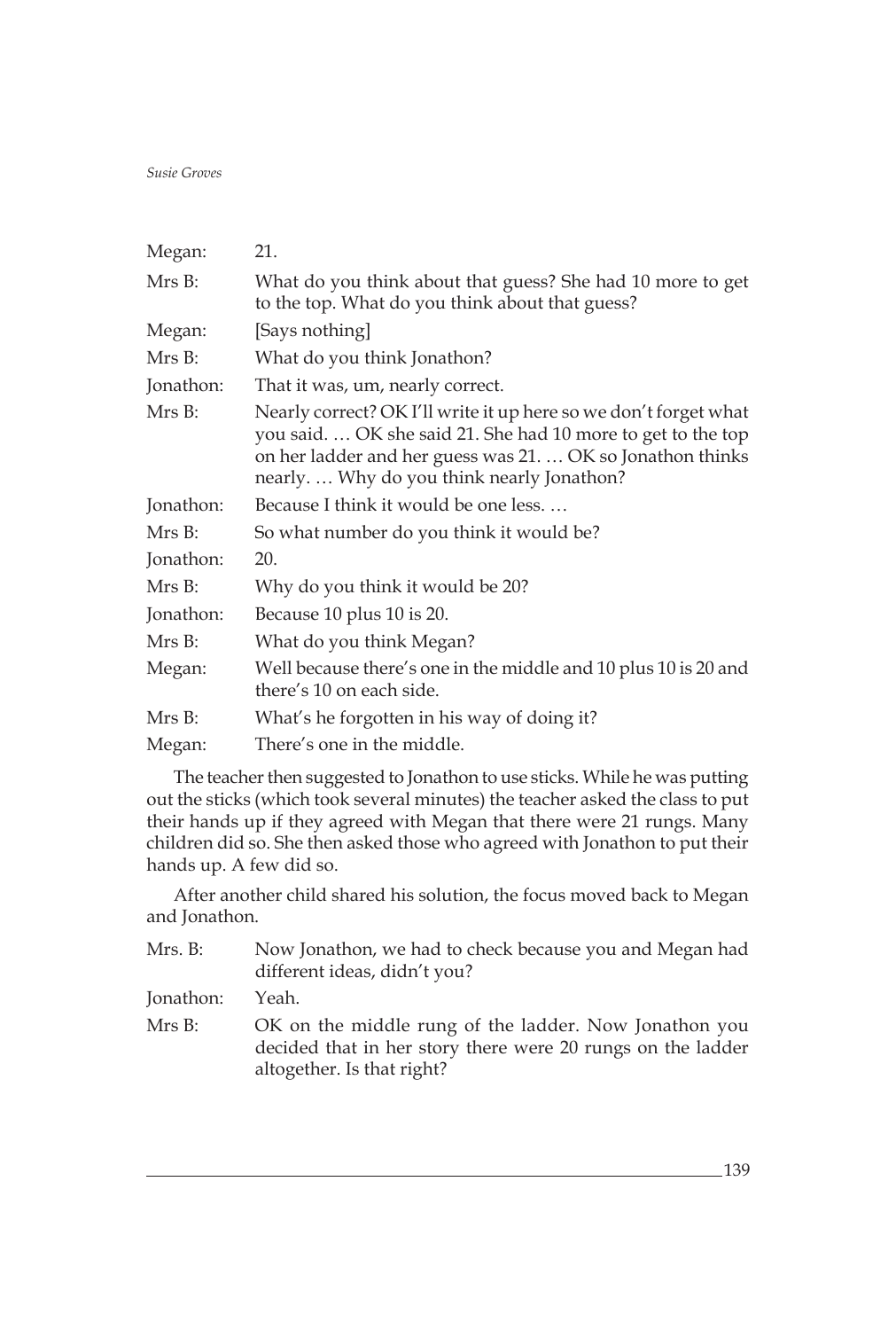| Jonathon: | Mmm.                                                                                                                                                |
|-----------|-----------------------------------------------------------------------------------------------------------------------------------------------------|
| Mrs B:    | And Megan thinks that there are 21. We have to sort out which<br>one is right. OK. So let's talk about your one. Did you get 20<br>altogether here? |
| Jonathon: | No.                                                                                                                                                 |
| Mrs B:    | You didn't? What did you find out?                                                                                                                  |
| Jonathon: | I found that there was 21.                                                                                                                          |
| Mrs B:    | OK. Well how did you change your mind?                                                                                                              |
| Jonathon: | Because I included the one in the middle.                                                                                                           |

Unlike the classes in Ally's (2011) study, where a mere 8% of lesson segments were found to provide opportunities for developing adaptive reasoning, Mrs B's lessons were characterised by being rich in such opportunities. In another segment of this lesson, she even asked these very young children "How could you prove it?" As in the work of Yackel and Cobb (1996), Mrs. B's lessons consisted typically of two types of activity: Teacher directed whole class activities, and small group activities. The whole class discussion emphasised children's explanations of their solution methods, with the expectation that children would be able to justify their solutions rather than just present them to the class as alternative methods.

# *Productive Disposition – The Bus Problem*

If students are to develop conceptual understanding, procedural fluency, strategic competence, and adaptive reasoning abilities, they must believe that mathematics is understandable, not arbitrary; that, with diligent effort, it can be learned and used; and that they are capable of figuring it out. Developing a productive disposition requires frequent opportunities to make sense of mathematics, to recognise the benefits of perseverance, and to experience the rewards of sense making in mathematics. (Kilpatrick et al., 2001, p.131)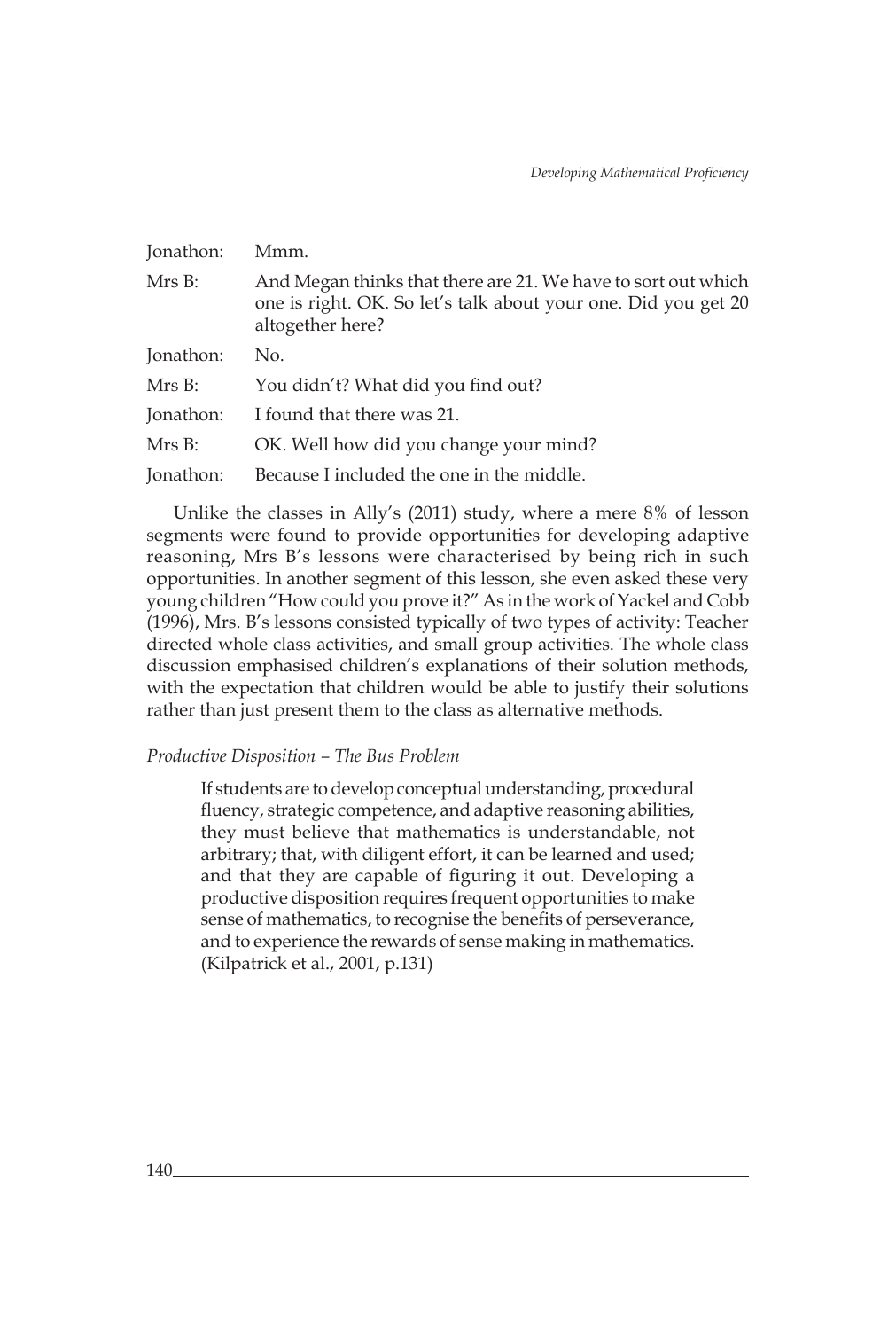Many students see school mathematics as being totally divorced from their real life experiences and fail to see how mathematics can be a powerful tool in everyday life. Schoenfeld (2007b, p. 69) discussed the results of a nationwide United States survey of 45 000 students who were presented with the following version of the well-known bus problem:

An army bus holds 36 soldiers. If 1128 soldiers are being bussed to their training site, how many buses are needed?

Schoenfeld reported that "29% gave the answer '31 remainder 12'; 18% gave the answer '31'; 23% gave the correct answer, '32'; and 30% did the computation incorrectly. A full 70% of the students did the computation correctly, but only 23% of the students rounded up correctly (p. 69). He attributed this behaviour to students believing that mathematics is meaningless, having nothing to do with the real world, and that they cannot be expected to understand it but only memorise it. Thus students' beliefs are a serious barrier to their developing productive dispositions.

Schoenfeld's solution to this significant problem is to advocate assessment that focuses on all aspects of mathematical proficiency, based on the *What You Test Is What You Get* (WYTIWYG) principle referred to earlier in this paper.

It is interesting to note that the only one of Kilpatrick et al.'s (2001) strands of mathematical proficiency missing from the new Australian Curriculum is *productive disposition.* Perhaps this is not surprising given Kilpatrick's (2011, p. 11) comment that in the *Mathematics Learning Study*, which led to Kilpatrick et al.'s (2001) report, some mathematicians resisted having productive disposition as one of the five strands, while teachers believed that it was critical for students to have a productive disposition towards mathematics if the other proficiency strands were to be met.

As Siegfried (2012, p.199) notes, "although *productive disposition* in isolation is a little-researched construct, connection of productive disposition to the other four strands of mathematical proficiency … is completely unresearched".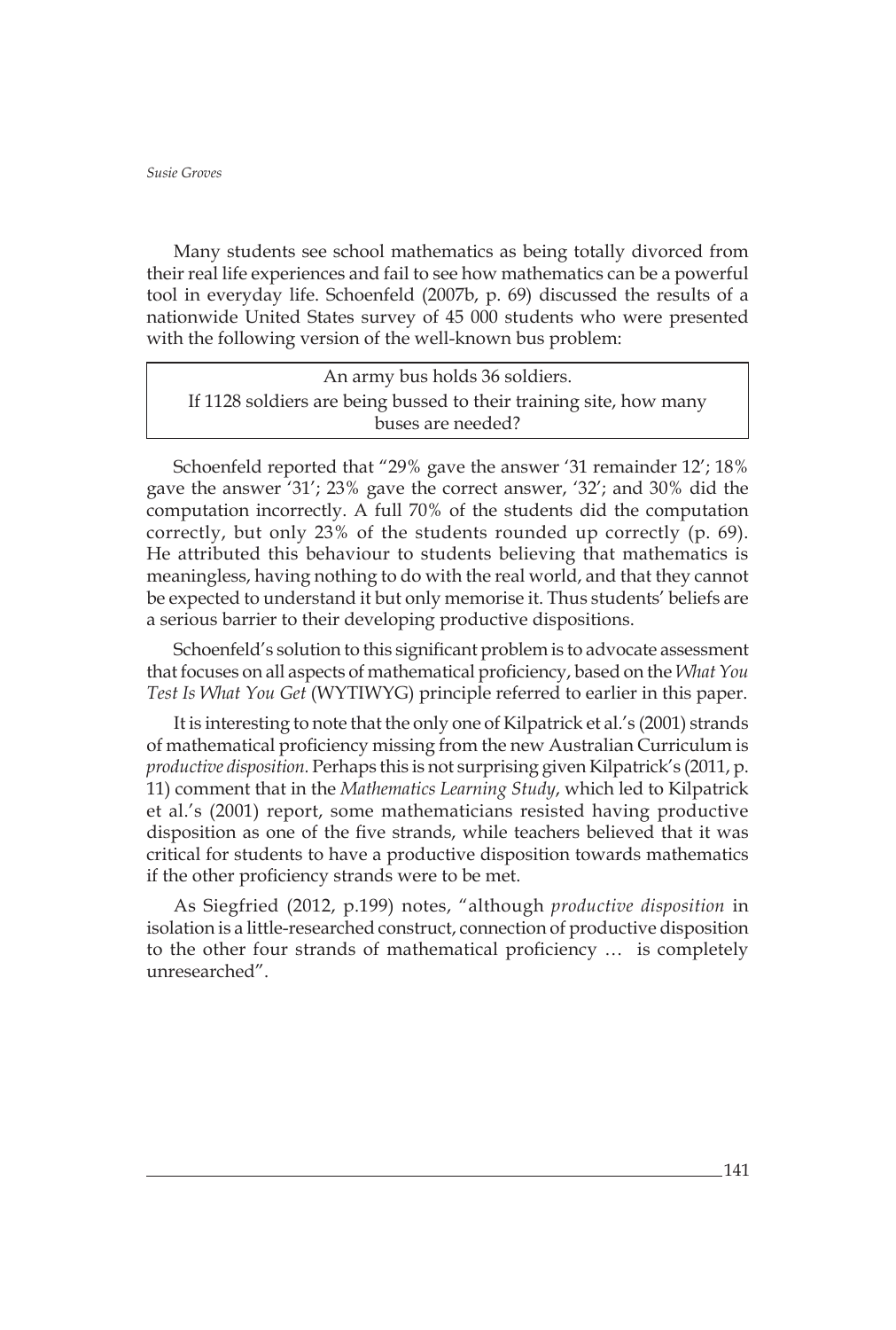# **Conclusion**

Automata or thinkers? Which are we trying to develop? Society's demands are changing, and will continue to change, decade by decade—thus students need to develop flexibility and adaptability in using skills and concepts, and in selfpropelled learning of new ones. (Burkhardt, 2007, p. 84)

In this paper I have argued that Kilpatrick et al.'s (2001) strands of mathematical proficiency attempt to encompass the capabilities that mathematics educators want to develop in our students. I have tried to address the question of the types of classroom practice that can provide opportunities for the development of these strands of mathematical proficiency in elementary schools by drawing on data from a number of research projects, as well as from literature, to provide illustrative examples of lessons where opportunities to develop these capabilities exist.

Developing the full gamut of these capabilities is by no means an easy task. There has been extensive research (see for example, Kazemi & Stipek, 2001; Stein, Engle, Smith & Hughes, 2008; Yackel & Cobb, 1996) into the complexities of moving from traditional expository teaching to classroom cultures where learners' ideas are valued and form the basis of teaching, with the result that learners become autonomous thinkers.

To a large extent, these cultures are recognised as frequently existing in Japanese elementary school classrooms (see, for example, Doig, Groves, & Fujii, 2011) and are being promoted in many countries through the adoption and adaptation of Japanese Lesson Study. In our current research project *Implementing Structured Problem-Solving Mathematics Lessons Through Lesson Study<sup>6</sup>* , a major change in pedagogy in teachers' research lessons, and to some extent in their everyday practice, has been the incorporation of an extended, clearly orchestrated, whole-class discussion of students' representations and strategies. Arguably, these discussions provide opportunities for students to develop their conceptual understanding, strategic competence, and adaptive reasoning.

<sup>6</sup>*Implementing structured problem-solving mathematics lessons through lesson study* is funded by Deakin University's *Centre for Research in Educational Futures and Innovation*. The project team is Susie Groves, Brian Doig, Colleen Vale and Wanty Widjaja.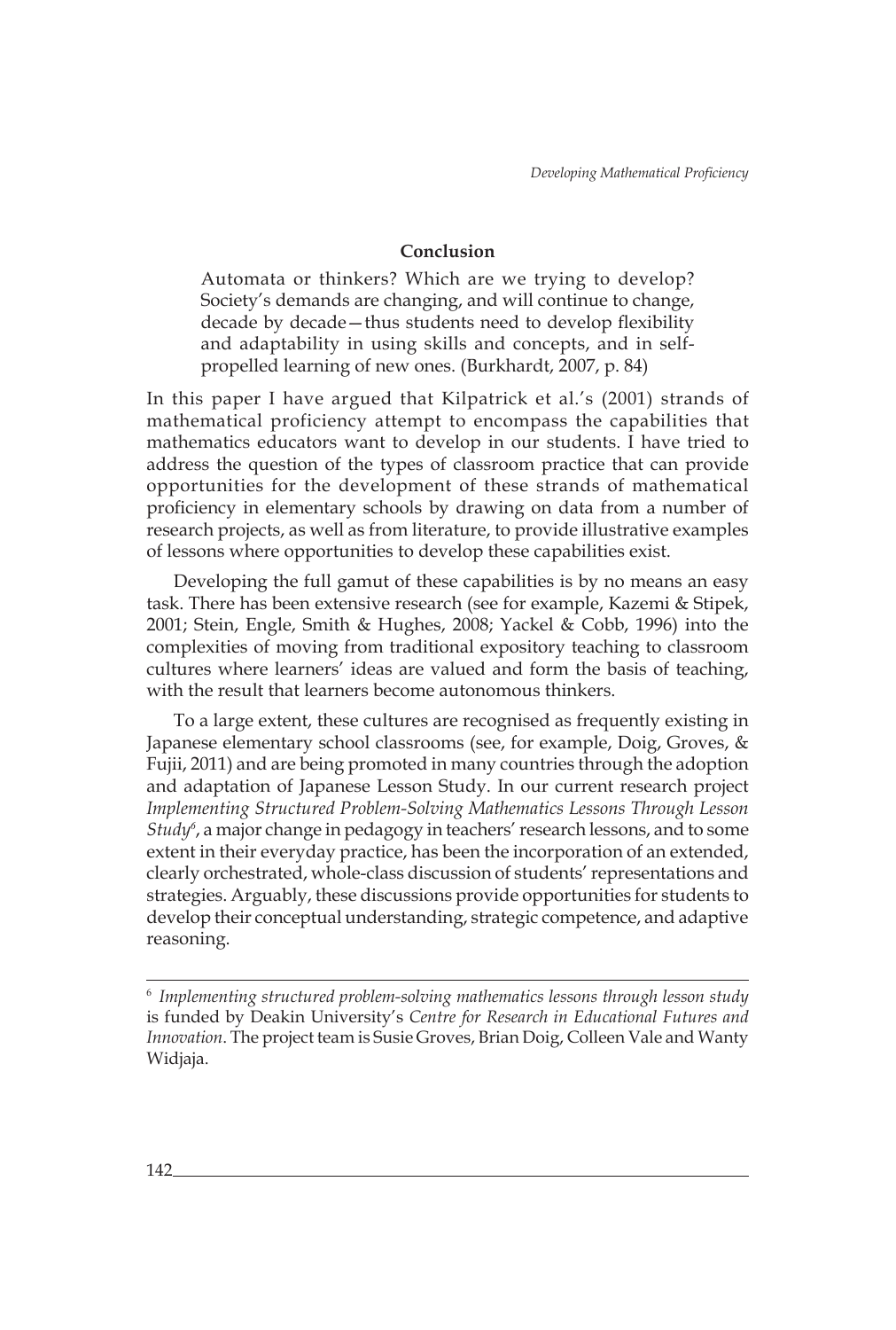It will be interesting to see the kind of impact frameworks such as those discussed in this paper will have on classroom practice in Australia and elsewhere.

**Note:** This paper originated as a keynote address at the *Persidangan LINUS Antarabangsa* 2012 [International Literacy and Numeracy Conference] held in Kota Kinabalu, Sabah, Malaysia from 26 - 28 November 2012.

# **References**

- Ally, N. (2011). *The promotion of mathematical proficiency in Grade 6 mathematics classes from the Umgungundlovu district in KwaZulu-Natal* (Master's thesis). Retrieved from http://hdl.handle.net/10413/5791.
- Australian Curriculum Assessment and Reporting Authority. (n.d.). *The Australian Curriculum: Mathematics (F–10) – Content structure*. Retrieved from http://www.australiancurriculum.edu.au/Mathematics/Contentstructure
- Brownell, W. A. (2007). The progressive nature of learning mathematics. *The Mathematics Teacher –*100 Years of Mathematics Teacher, *100,* 26*-*34.
- Burkhardt, H. (2007). Mathematical proficiency: What is important? How can it be measured? In A. H. Schoenfeld (Ed.), *Assessing mathematical proficiency* (Mathematical Sciences Research Institute publications, Vol. 53*,* pp. 77-97). Cambridge: Cambridge University Press. Retrieved from http://library.msri.org/books/Book53/contents.htm
- Dindyal, J. (2006). The Singaporean mathematics curriculum: Connections to TIMSS. In P. Grootenboer, R. Zevenbergen, & M. Chinnappan (Eds.), *Proceedings of the 29th Annual Conference of the Mathematics Education Research Group of Australasia* (pp. 179-186). Adelaide: MERGA Inc.
- Doig, B., Groves, S., & Fujii, T. (2011). The critical role of task development in Lesson Study. In L.C. Hart, A. Alston, &A. Murata (Eds.), *Lesson study research and practice in mathematics education* (pp. 181-199). Dordrecht, The Netherlands: Springer.
- Fisher, K., Hirsh-Pasek, K., & Golinkoff, R. M. (2012). Fostering mathematical thinking through playful learning. In S. Suggate & E. Reese (Eds.), *Contemporary Debates in Childhood Education and Development* (pp. 81-91). London: Routledge.
- Fraivillig, J. (2001). Strategies for advancing children's mathematical thinking. *Teaching Children Mathematics, 7*(8), 454-459.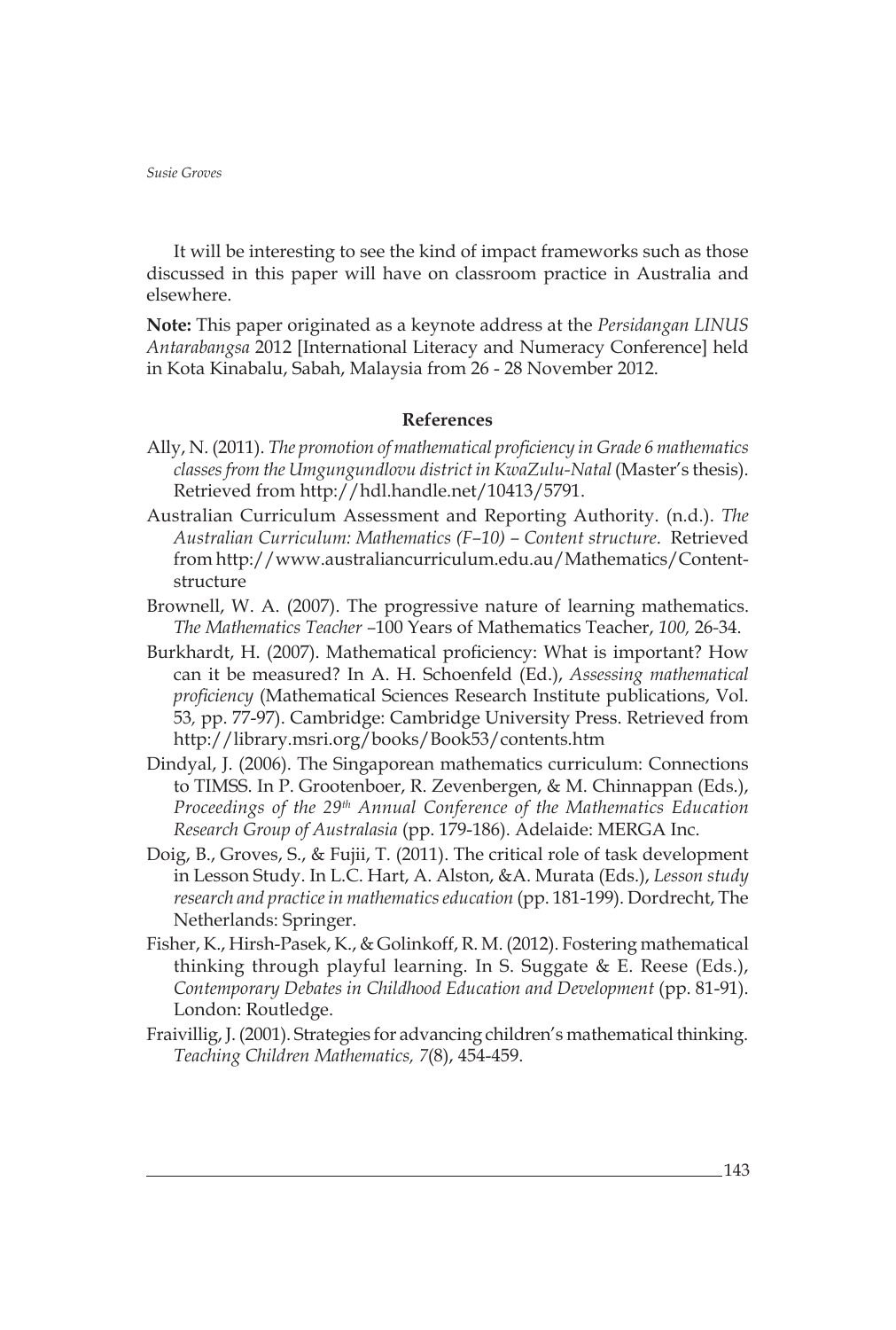- Groves, S., & Cheeseman, J. (1993).*Young children using calculators* [Videotape]. Burwood: Video Production Unit, Deakin University.
- Groves, S., & Doig, B. (2002). Developing conceptual understanding: The role of the task in communities of mathematical inquiry. In A. D. Cockburn & E. Nardi (Eds.), *Proceedings of the 26th Conference of the International Group for the Psychology of Mathematics Education* (Vol. III, pp. 25-32). Norwich, UK: University of East Anglia.
- Kazemi, E. (1998). Discourse that promotes conceptual understanding. *Teaching Children Mathematics, 4*(7), 410-414.
- Kazemi, E., & Stipek, D. (2001). Promoting conceptual thinking in four upper-elementary mathematics classrooms. *Elementary School Journal, 102*(1), 59-80.
- Kepner, H. S., & Huinker, D. (2012). Assessing students' mathematical proficiencies on the common core. *Journal of Mathematics Education at Teachers College*, *3,* 26-32. Retrieved from http://journals.tc-library.org/ index.php/matheducation/article/view/791
- Khairani, A. Z., & Nordin, M. S. (2011). The development and construct validation of the mathematics proficiency test for 14-year-old students. *Asia Pacific Journal of Educators and Education, 26*(1), 33-50.
- Kilpatrick, J. (2011). Slouching toward a national curriculum. *Journal of Mathematics Education at Teachers College*, *2,* 8-17. Retrieved from http://journals.tc-library.org/index.php/matheducation/article/ view/633
- Kilpatrick, J., Swafford, J., & Findell, B. (2001). *Adding it up: Helping children learn mathematics*. Washington, DC: National Academy of Sciences – National Research Council. Retrieved from http://www.nap.edu/ catalog/9822.html
- Ministry of Education, Singapore. (2006). *Mathematics Syllabus Primary.*  Singapore: Curriculum Planning and Development Division, Ministry of Education. Retrieved from http://www.moe.gov.sg/education/ syllabuses/sciences/files/maths-primary-2007.pdf
- O'Loughlin, T. A. (2007). Using research to develop computational fluency in young mathematicians. *Teaching Children Mathematics*, *14*(3), 132- 138. Retrieved from http://www.pps.k12.pa.us/143110515144860/ lib/143110515144860/General%20Math%20Info/Professional%20 Development/Devp\_Computation%20Fluency\_Oct\_07.pdf